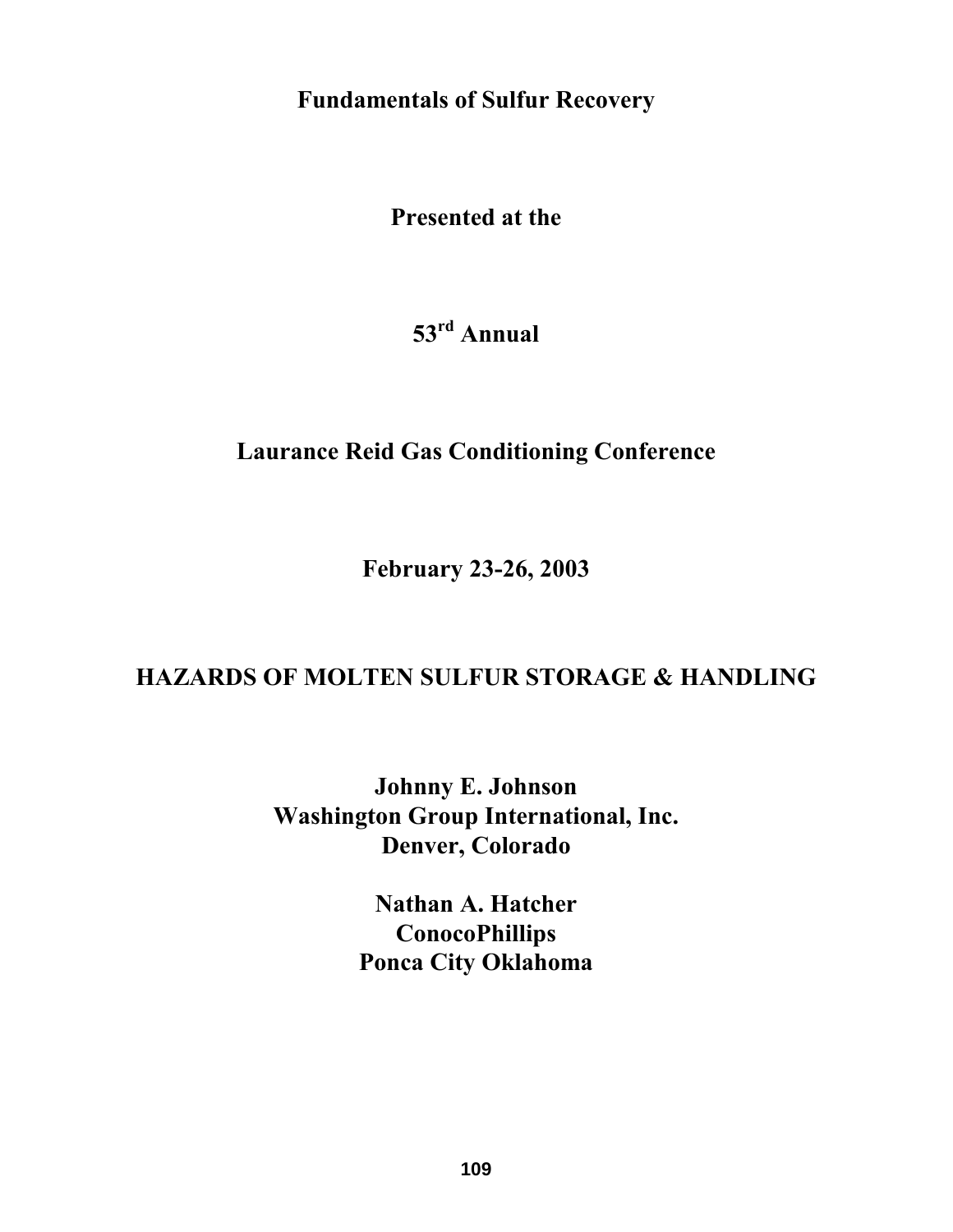#### **INTRODUCTION**

In recent years there has been an increased interest to reduce vagrant emissions from sulfur recovery facilities, an effort to further improve safety during handling of the molten sulfur product, and a move to improve the final formed solid product quality by degassing the molten sulfur product. Such activities have required close attention to previously known characteristics of molten sulfur produced from Claus Sulfur Recovery Units (SRU) and the soluble H2S contained in the raw product. In this same time period, improvements or extensions to the Claus SRU technology, such as oxygen enrichment, and an increased need for molten sulfur degassing have in many cases changed the operating conditions and operating procedures for molten sulfur collection, storage and handling facilities.

This paper addresses the important parameters for the safe handling of molten sulfur produced in an SRU. A process flow diagram for a typical sulfur handling system is presented to review the major unit operations. Material balances have been developed for cases both with and without sulfur degassing to quantitatively follow the molten sulfur H<sub>2</sub>S content as the sulfur is collected, stored, degassed, pumped and transferred to the final user. Particular emphasis is given to the design features and startup and shutdown considerations that are necessary to avoid explosive mixtures and fire conditions in associated equipment, and to avoid toxic gas release to the atmosphere in operating areas. The discussion reflects the results of recent HAZOP Reviews and startup and operating experience gained from several types of SRU and Degassing facilities.

#### **SULFUR HANDLING SYSTEM PROCESS FLOW DESCRIPTION**

Figure 1 represents a process flow diagram for a typical molten sulfur storage and handling system based upon a composite industry-wide perspective. Unit operations that are not always encountered have been represented with dashed lines. Material balances both with and without degassing have been included for the represented system, with emphasis on H<sub>2</sub>S content as the sulfur is transferred to the final user. The approach in developing the material balance has been to generally follow the  $H<sub>2</sub>S$  evolution at key handling junction points based on the calculation method outlined in Reference 1. A nominal 100 long tons per day production of sulfur has been assumed.

Sulfur produced in the Claus process (streams 1-3) contains soluble hydrogen sulfide (H2S) and hydrogen polysulfides  $(H_2S_x)$ . More  $H_2S$  is present at higher temperatures (i.e., sulfur from the #1 thermal-stage condenser) than at lower temperature (such as in subsequent sulfur condensers). This anomaly of physical adsorption is attributed to the formation of hydrogen polysulfides  $(H_2S_X)$  under the Claus reaction conditions.  $H_2S_X$  is a weakly-bound polymeric sulfur compound formed by the equilibrium reaction between sulfur and  $H_2S$ :

$$
H_2S + (X-1)S \Leftrightarrow H_2S_X \tag{1}
$$

This reaction proceeds to the right under increasing temperature and explains why the total H2S content is higher in molten sulfur from the waste heat boiler than in the subsequent condensers.

Claus sulfur flows by gravity into the sulfur rundown pit (stream 4), which is typically sized to contain at least one to two days sulfur production. The combined sulfur product from all SRU condensers has been considered to typically contain about 300 parts per million by weight (ppmw) of  $H_2S$  and  $H_2S_x$ . For purposes of developing the material balances, the  $H_2S$  and  $H_2S$ <sub>X</sub> content of rundown sulfur from each condenser was estimated from equilibrium data.

During storage of the sulfur in the pit, the  $H_2S_X$  compounds will decompose (reverse of reaction 1) as the sulfur cools and is agitated. This results in the formation of dissolved  $H_2S$  in the liquid sulfur which will pass to the gaseous phase by physical desorption: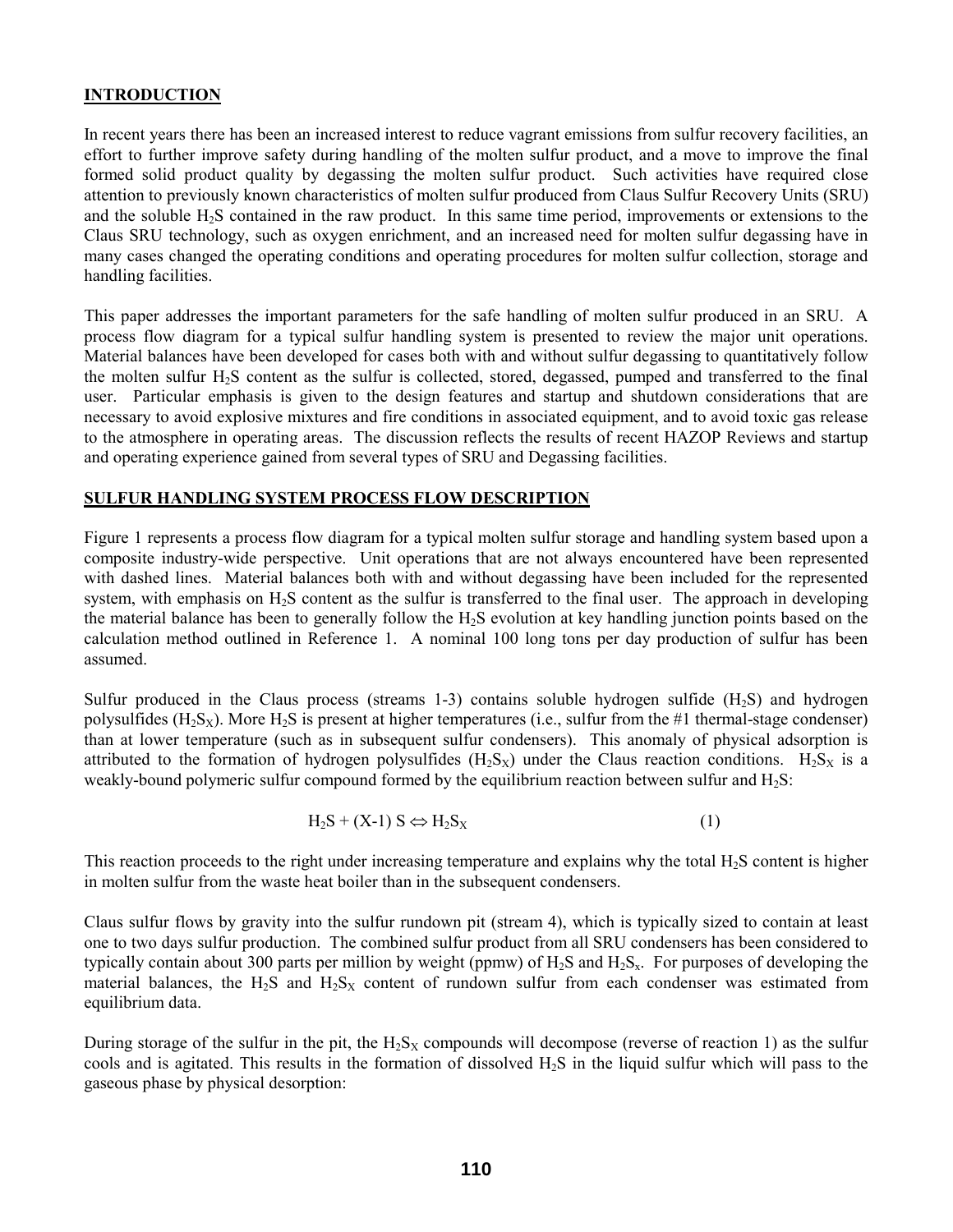$$
H_2S(l) \Leftrightarrow H_2S(g) \tag{2}
$$

Ambient air (stream 6) is drawn into and through the sulfur pit vapor space by a steam eductor (or blower) to sweep the pit vapor space of liberated H2S. The contaminated vent air (stream 9) is discharged to the Thermal Oxidizer; however some designs allow for recycle of the vent to the SRU Reaction Furnace for improved recovery. For purposes of the material balance, it was assumed that about  $\frac{1}{2}$  of the total H<sub>2</sub>S (H<sub>2</sub>S<sub>X</sub> + H<sub>2</sub>S) in the Claus rundown sulfur evolves in the sulfur pit or collection vessel into the vapor space (stream 7). This evolution is strongly dependent upon the storage temperature, residence time, degree of agitation, sweep gas source and degree of contact between the molten sulfur and sweep air<sup>2</sup>. Typically about 150 ppmw total  $H_2S$  and  $H_2S$ <sub>X</sub> may remain in the sulfur being discharged from the pit (stream 5), although some palnts with good sulfur pit residence time have reported total  $H_2S$  and  $H_2S_X$  concentration less than 100 ppmw.

#### *Case 1: No Degassing*

Sulfur from the rundown pit may be pumped directly to loading or may be directed to an above-grade storage tank (stream 5). The above-grade storage tank is typically designed to store at least the sulfur pit volume but more commonly up to 5-10 days storage, depending upon truck or ship availability. We have assumed that an additional 50 ppmw H2S evolves in the storage tank as the sulfur cools and is possibly agitated while in residence in the tank. The storage tank is typically equipped with multiple intake vents around the roof line and a center vent pipe at the apex of the cone roof to allow a natural convection air sweep of the tank vapor space to the atmosphere. A recirculating blower system might be used to improve vapor traffic in the large cone roof volume. Alternatively, an eductor or blower can also be used to draw the vent stream through a Caustic Deodorizer before entering the atmosphere, or may direct the tank vent to the Thermal Oxidizer or to the SRU inlet.

Finally, molten sulfur is transferred intermittently (stream 13) to a tank truck (shown), ship, or a sulfur forming unit as product.  $H_2S$  will be released during this transfer and evolve into into the truck vapor space. Most often, the vapor mixture  $(H<sub>2</sub>S$  and air) in the vapor space is displaced to the atmosphere through the truck's loading and vent nozzles. Loading arms are now available with a method of sealing the loading nozzle and collecting the displaced vapor for improved vent dispersion, oxidation, treatment, or recycle. A caustic deodorizer has been shown as an option to control the odor in the tank or loading area. Ventilation fans may be used in the loading area to dilute and disperse vagrant emissions from loading operations.

#### *Case 2: With Degassing*

Our approach has been to show a degassing system that is external to the sulfur pit to allow discussion of this second case within the framework of a single process flow diagram. The partially degassed sulfur from the pit is pumped through the degassing system (stream 5) where it is intimately contacted with air. Depending upon the process, a chemical catalyst may or may not be used to accelerate the decomposition of hydrogen polysulfides  $(H<sub>2</sub>S<sub>X</sub>)$  to dissolved H<sub>2</sub>S. The degassing air rate shown (stream 10) is typical for many air-sparged degassing systems. The contaminated degassing off-gas is vented to the Thermal Oxidizer (stream 11) but can also be directed to the front-end of the SRU to reduce total sulfur emissions.

Note this calculation assumes no conversion of  $H_2S$  and  $H_2S$ <sub>X</sub> to sulfur in the degassing step. Several of the process licensors report high levels of conversion so this assumption may be conservative (high) regarding actual measured emissions.

The degassed sulfur, containing 10 ppmw total  $H_2S+H_2S_X$ , is directed to an above-grade storage tank for longterm storage, but may also be sent directly to loading.

Even with sulfur degassed down to 10 ppmw total  $H_2S$ , some additional  $H_2S$  will evolve under the residence time in the tank. For purposes of developing the material balance for this case, we have assumed a 50% approach to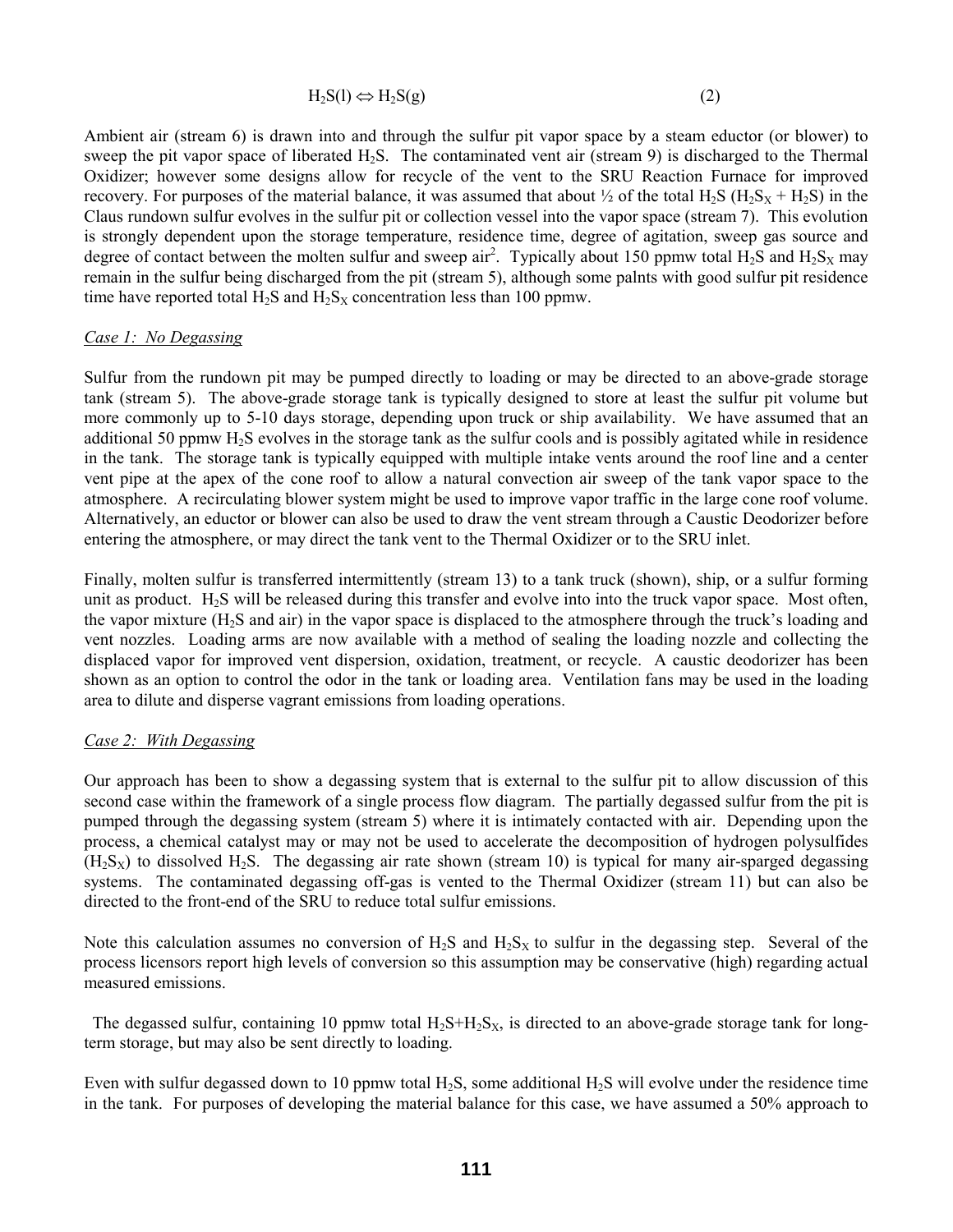equilibrium to calculate the H<sub>2</sub>S evolution. On this basis, about 6 ppmw H<sub>2</sub>S remains in the sulfur and the vent contains up to 160 ppmv H2S. Sulfur is pumped as required to a sulfur truck, ship or forming unit as product from the molten sulfur handling system (stream 13).

## **RELEVANT PHYSICAL PROPERTIES OF SULFUR AND H2S**

The polymeric sulfur chain chemistry accounts for some of molten sulfur's unusual physical properties. Properties that are relevant to the safety discussion in this paper are described in Table 1.

|  |  | Table 1 – Important Safety Related Characteristics of Sulfur Handling System Compounds <sup>3,4</sup> |  |  |  |
|--|--|-------------------------------------------------------------------------------------------------------|--|--|--|
|--|--|-------------------------------------------------------------------------------------------------------|--|--|--|

| <b>Molten Sulfur</b>                                                                                                                                                                                            |                                                        |                                                  |                                                                                                                              |
|-----------------------------------------------------------------------------------------------------------------------------------------------------------------------------------------------------------------|--------------------------------------------------------|--------------------------------------------------|------------------------------------------------------------------------------------------------------------------------------|
| <b>Physical Property or</b><br><b>Hazards</b>                                                                                                                                                                   |                                                        |                                                  |                                                                                                                              |
| Characteristic                                                                                                                                                                                                  |                                                        |                                                  |                                                                                                                              |
| Melts $(a)$ 240°F                                                                                                                                                                                               | Hot enough at process conditions to cause severe burns |                                                  |                                                                                                                              |
| Boils $(a)$ 851°F                                                                                                                                                                                               | process conditions                                     |                                                  | Exhibits measurable vapor pressure at molten sulfur handling                                                                 |
| Flash Point 334-369°F                                                                                                                                                                                           |                                                        | Not much higher than normal storage temperatures |                                                                                                                              |
| Autoignites @ 478-511°F                                                                                                                                                                                         |                                                        |                                                  | Sulfur fires can easily occur in the presence of oxygen                                                                      |
| Viscosity Transition @ 318°F                                                                                                                                                                                    |                                                        |                                                  | • Increasingly difficult to pump above this temperature<br>• Magnitude is dependent upon $H_2S$ content of the molten sulfur |
| Highly flammable in air                                                                                                                                                                                         | Sulfur fires                                           |                                                  |                                                                                                                              |
| Solid dust cloud autoignites at                                                                                                                                                                                 |                                                        | • Important variable in solid forming operations |                                                                                                                              |
| 375°F                                                                                                                                                                                                           | • Deflagration possible                                |                                                  |                                                                                                                              |
| <b>Excellent Insulator</b>                                                                                                                                                                                      |                                                        |                                                  | Static discharge $@11%$ or higher oxygen atmosphere                                                                          |
|                                                                                                                                                                                                                 |                                                        | Hydrogen Sulfide (H <sub>2</sub> S)              |                                                                                                                              |
| Highly flammable in air between approximately<br>3.4% and 45% at process conditions                                                                                                                             |                                                        | Deflagration possible                            |                                                                                                                              |
| Excessive corrosion in carbon steel piping in<br>$\bullet$<br>Exposed carbon steel forms iron sulfide corrosion<br>some cases<br>product under wet, reducing conditions<br>• Iron Sufides are highly pyrophoric |                                                        |                                                  |                                                                                                                              |
| Hydrogen sulfide is extremely toxic with rapid effects!                                                                                                                                                         |                                                        |                                                  |                                                                                                                              |
| <b>Approximate Concentration,</b>                                                                                                                                                                               |                                                        |                                                  |                                                                                                                              |
| ppmy                                                                                                                                                                                                            |                                                        | <b>Duration</b>                                  | <b>Effects</b>                                                                                                               |
| $0.01 - 0.15$                                                                                                                                                                                                   |                                                        |                                                  | <b>Odor Threshold</b>                                                                                                        |
| Above 5                                                                                                                                                                                                         |                                                        |                                                  | Eye irritation                                                                                                               |
| 10                                                                                                                                                                                                              |                                                        |                                                  | Threshold limit value                                                                                                        |
| $50 - 500$                                                                                                                                                                                                      |                                                        |                                                  | Respiratory irritation                                                                                                       |
| $100 - 150$                                                                                                                                                                                                     |                                                        | $3 - 15$ minutes                                 | Paralysis of sense of smell<br>(can be permanent)                                                                            |
|                                                                                                                                                                                                                 | 1 hour or more                                         |                                                  | May cause dizziness (falls),                                                                                                 |
|                                                                                                                                                                                                                 |                                                        |                                                  | headache and drowsiness                                                                                                      |
| $250 - 600$                                                                                                                                                                                                     |                                                        |                                                  | May cause lung<br>complications                                                                                              |
| Above 200                                                                                                                                                                                                       | Many hours                                             |                                                  | Danger to life due to lung<br>irritation                                                                                     |
| $700 - 1,000$                                                                                                                                                                                                   | Immediate                                              |                                                  | Loss of consciousness,<br>respiratory paralysis, rapidly<br>fatal                                                            |
| Above 1,000                                                                                                                                                                                                     |                                                        | Immediate                                        | Fatal                                                                                                                        |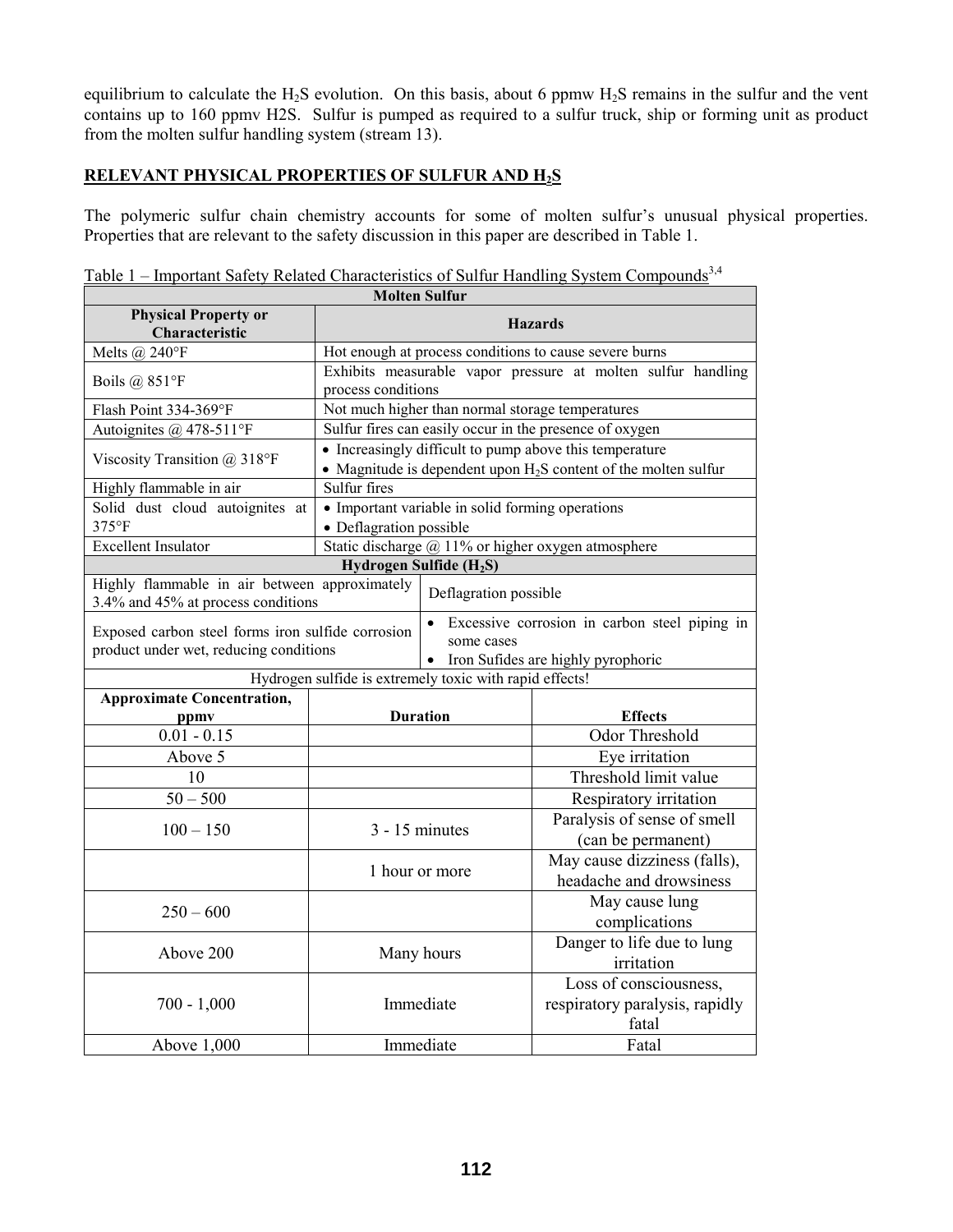| Sulfur Dioxide $(SO2)$                     |  |                                                    |                                                  |
|--------------------------------------------|--|----------------------------------------------------|--------------------------------------------------|
| <b>Physical Property or Characteristic</b> |  | <b>Hazards</b>                                     |                                                  |
| Corrosive when wet                         |  |                                                    | Forms sulfurous acid in presence of water at low |
|                                            |  | temperatures                                       |                                                  |
|                                            |  | <b>Sulfur Dioxide is even more toxic than H2S!</b> |                                                  |
| <b>Approximate Concentration,</b>          |  |                                                    |                                                  |
| ppmy                                       |  | <b>Duration</b>                                    | <b>Effects</b>                                   |
| 2                                          |  | 8 hours                                            | Threshold limit value                            |
|                                            |  |                                                    | Eye, nose, throat irritation                     |
| $3 - 5$                                    |  |                                                    | Choking odor                                     |
| 5                                          |  |                                                    | <b>OSHA Permissible Exposure</b>                 |
|                                            |  | 10 minutes                                         | Limit                                            |
| 400-500                                    |  |                                                    | Eye burns, pulmonary edema                       |
| 1000                                       |  | 10 minutes                                         | Lethal                                           |

## **KNOWN HAZARDS OF MOLTEN SULFUR STORAGE AND HANDLING**

#### *Sulfur Fires*

Sulfur fires are not a common occurance in plant operation. However, they do occur occasionally, principally during startup, shutdown or during maintenance periods<sup>5</sup>. An important item that is often overlooked is that sulfur fires can generate large amounts of  $SO_2$  gas.  $SO_2$  is a highly toxic respiratory irritant and can be lethal in sufficient concentrations. Sulfur fires burn very hot and can readily damage the mechanical integrity of plant equipment.

#### *H2S Concerns*

 $H_2S$  is highly toxic and even low concentrations can be fatal as indicated in Table 1. As a minimum,  $H_2S$  leakage can create an odor nuisance. Therefore, release should be avoided.

H2S is also highly flammable and can form explosive mixtures in air as shown by the flammability triangle in Figure 2. As temperature increases, so will the flammability range by the following relationships<sup>6</sup>:

| LFL (T) = LFL (25°C) x {1-[0.75*(T-25)]/ $\Delta H_c$ } | (3) |
|---------------------------------------------------------|-----|
| UFL (T) = UFL (25°C) x {1+[0.75*(T-25)]/ $\Delta H_c$ } | (4) |

The temperature dependence of the lower flammability limit for  $H_2S$  in air is represented as the top curve in Figure 3. It is important to consider the actual operating conditions of the process when evaluating the hazards of the system.

Despite the fact that both  $H_2S$  and sulfur are flammable in air, the current safe and proven industry practice is to use an air sweep of the sulfur pit (or rundown vessel) vapor space to maintain the H<sub>2</sub>S level to well below the LEL, which is 3.4% volume at a storage temperature of  $330^{\circ}F^1$ . Why has the industry adopted an air purge **when both H2S and sulfur are flammable?** 

- First, air is generally less expensive and more readily available than inert gases such as  $CO<sub>2</sub>$  and nitrogen.
- More importantly, with the configuration shown, a slight vacuum is pulled on the sulfur pit, which ensures that toxic  $H_2S$  will not leak out of the pit in the event of a leaky roof.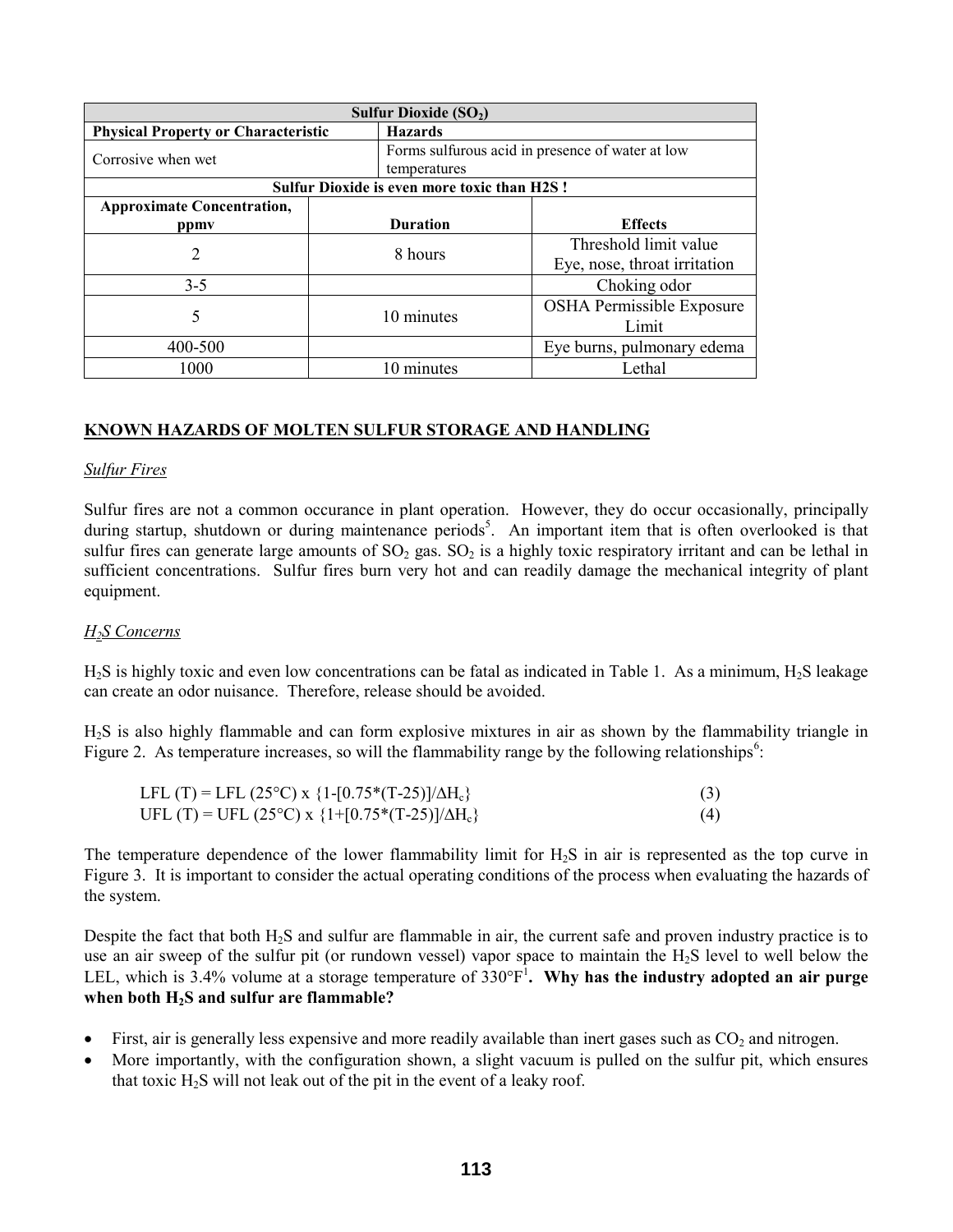- In addition, air allows for better degassing in the sulfur pit, which means less  $H_2S$  will evolve during downstream storage, handling, forming and loading operations.
- Finally, the presence of oxygen maintains an oxidizing atmosphere on the sulfur pit, which prevents the formation of highly pyrophoric iron sulfides on any carbon steel surfaces that may ignite under ambient conditions<sup>5,7</sup>
- There are many plants that either have no gas purge or air sweep of the vapor space (therefore the vapor space fills with evolved  $H_2S$ ), or have employed fuel gas, nitrogen, or other inert gas purge of the sulfur storage vapor space. Thus, the system normally operates under a reducing environment. Such systems can easily experience deflagrations when air either leaks into the system or enters during inspection or maintenance activity.

#### *SO2 Concerns*

Although not flammable,  $SO_2$  is even more toxic than  $H_2S$  and will also be encountered in the headspace of sulfur storage vessels. It also forms highly corrosive sulfurous acid in the presence of water. Sulfurous acid will condense at an elevated dewpoint over that of pure water. Recent data indicates that  $SO<sub>2</sub>$  is actually formed by the reaction of oxygen with molten sulfur in the liquid phase of sulfur that has been deeply degassed of  $H_2S$  (<10 ppmw  $H_2S$ <sup>18</sup>. Quantification of these emissions is discussed later in this paper.

#### *Corrosion*

A reducing, wet sulfidic atmosphere can lead to severe corrosion of carbon steel and even stainless steel components typically found in sulfur handling systems<sup>8</sup>. This can lead to loss of containment and the risk of personnel exposure. Aluminum materials do not experience corrosion and may be used wherever possible to prevent such problems.

#### *Static Discharge*

Due to the excellent insulating properties of molten sulfur, static discharge can build up where free fall of sulfur is allowed. Several incidents have been reported where static buildup was believed to have initiated a sulfur fire or explosion $5$ .

#### *Sulfur Temperature*

*Low:* 

Sulfur must not be allowed to fall below the solidification temperature. Either online maintenance or a costly shutdown may be required to rod out lines, equipment and instruments; or a lengthy remelt effort may be required.

*High*:

Sulfur temperature should be maintained below about 315°F to avoid high viscosity and handling problems. Many sulfur plants today are utilizing oxygen enrichment. Oxygen enrichment produces more sulfur at higher temperatures which can create a viscous sulfur mixture in the pit. At temperatures above the sulfur flash point of 334°F, sulfur fires also become an increasing concern.

#### **SULFUR DEGASSING AS A MEANS OF REDUCING STORAGE & HANDLING HAZARDS**

Because of the safety and environmental concerns associated with H<sub>2</sub>S release, or to improve formed sulfur product quality, many companies have opted to employ sulfur degassing. Various technologies are available, but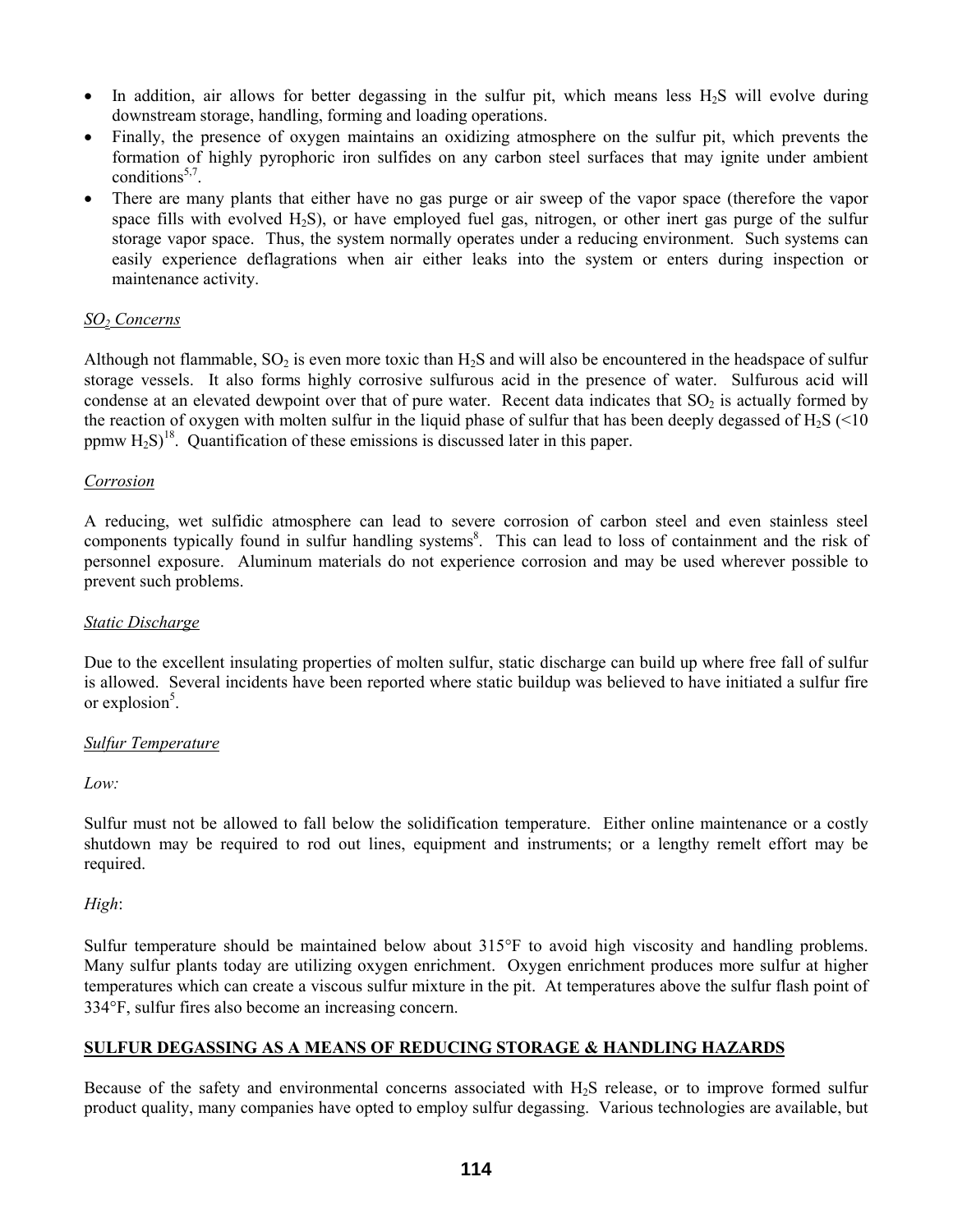a complete comparison is beyond the scope of this paper. However, many of the elements between the technologies are common, and they have similar safety aspects that will be expanded upon later in this paper. Table 2 summarizes the important differentiators between the commercially available degassing technologies.

| <b>Technology</b> | In-Pit | <b>External</b> | <b>Catalyst Used?</b> | <b>Air Sparging?</b> | Mechanical<br><b>Agitation?</b> |
|-------------------|--------|-----------------|-----------------------|----------------------|---------------------------------|
| Aquisulf          | X      |                 | Chemical addition     | Air sweep of         | Spray nozzles and               |
|                   |        |                 |                       | vapor space only     | sulfur recirculation            |
| Exxon             | X      |                 | Chemical addition     | X                    | Induced                         |
|                   |        |                 | optional              |                      | recirculation                   |
|                   |        |                 |                       |                      | through proprietary             |
|                   |        |                 |                       |                      | air sparger                     |
| Shell             | X      |                 | Chemical addition     | X                    | No moving parts                 |
|                   |        |                 | optional              |                      | and proprietary                 |
|                   |        |                 |                       |                      | fabricated                      |
|                   |        |                 |                       |                      | contacting device               |
| Amoco             | X      | X               | Fixed bed             | X                    | No moving parts                 |
|                   |        |                 | Claus Catalyst        |                      | and proprietary                 |
|                   |        |                 |                       |                      | fixed bed contactor             |
| Hy-Spec           |        | X               | Chemical addition     | Air sweep of         | Mixing impellor in              |
|                   |        |                 |                       | vapor space only     | multiple vessels                |
| D'GAASS           |        | X               | None                  | X                    | No moving parts                 |
|                   |        |                 |                       |                      | and proprietary                 |
|                   |        |                 |                       |                      | contacting device               |

Table  $2$  – Commercially Available Sulfur Degassing Technologies<sup>9,16</sup>

The principle of any sulfur degasification process is to accelerate the decomposition of hydrogen polysulfides to H2S and to release the dissolved H2S gas in a controlled manner. Sulfur temperature, residence time in the pit or degassing vessel, and the degree of agitation influence degassing. Chemical catalysts that accelerate the rate of  $H_2S_X$  decomposition have also been employed.

It is important to note that all of these processes generally employ air as the degassing medium. Research done by Alberta Sulphur Research Ltd. has demonstrated that air is a superior degassing agent compared to nitrogen, steam or other inert gases due to the presence of oxygen<sup>10</sup>. The oxygen present in air also promotes some level of direct oxidation of H2S to elemental sulfur as described below:

| $H_2S + 1/2O2 \Leftrightarrow (1/x) S_X + H2O$ |     |
|------------------------------------------------|-----|
| $H_2S_X + O2 \Leftrightarrow (1/x) S_X + H2O$  | (6) |

A portion of the H<sub>2</sub>S may also be over-oxidized as evidenced by small amounts of  $SO_2$  measured in the vent gas:  $H_2S + 3/2 O_2 \Leftrightarrow SO_2 + H_2O$  (7)

Finally, the familiar Claus Reaction may take place to some extent:

$$
2H_2S + SO_2 \Leftrightarrow 3/xS_X + 2H_2O \tag{8}
$$

All of these mechanisms reduce the H2S partial pressure in the degassing system vent stream, which improves the driving force for degassing by Le Chatlier's principle. Total H2S and H2Sx conversion to sulfur is reported high in the Amoco (BP), Shell and D'GAASS processes.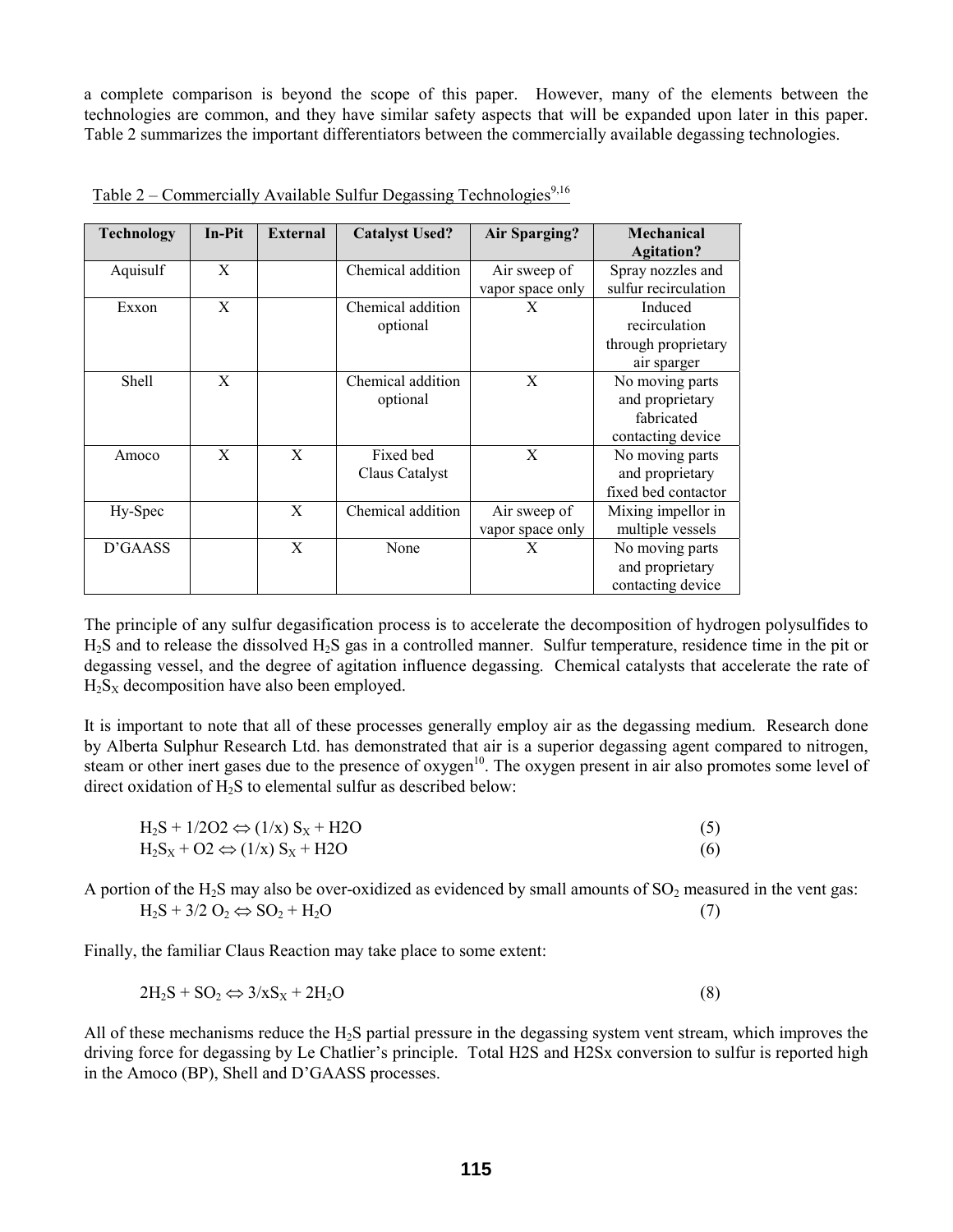Temperature is also an important variable to achieve optimal degassing and improve handling characteristics. The optimal degassing temperature is approximately 280°F. Without taking credit for the oxidation reactions 5- 8, degassing to below a 10 ppmw total H<sub>2</sub>S (H<sub>2</sub>S + H<sub>2</sub>S<sub>X</sub>) specification cannot be thermodynamically achieved unless temperatures are below approximately 300-310°F.

Many global sulfur producers have adopted a 10 ppmw H<sub>2</sub>S specification for molten sulfur. However, even at this low H2S concentration there are still concerns for safety. Assume sulfur with a given H2S concentration is loaded into a storage vessel and closed off with only a very small vapor space. The vapor space volume is small enough so that any H<sub>2</sub>S that evolves from the molten sulfur does not appreciably change the amount of H<sub>2</sub>S remaining in the molten sulfur. The sulfur and air are then allowed to equilibrate at a given temperature assuming atmospheric pressure is present in the vapor space. Results are presented in Table 3.

For example, molten sulfur containing 300 ppmw total H<sub>2</sub>S is loaded into a tank truck. After a long haul, the sulfur has been agitated and cools to 280F allowing the contents to approach equilibrium as in Table 3. Assuming a 30 ton sulfur truck with 5% vapor volume is used, the H2S content in the tank truck vapor space at the end of the haul is  $40.5\%$  volume, which is within the flammable range. The H<sub>2</sub>S content in the sulfur only drops by 20 ppmw to 280 ppmw after the haul, so the assumption of constant molten sulfur  $H_2S$  content is reasonable.

| ppmw total $H_2S$ in | <b>Equilibration</b> | vol% $H_2S$ in vapor |
|----------------------|----------------------|----------------------|
| loaded sulfur        | temperature, °F      | space                |
| 300                  | 300                  | 29.7                 |
| 300                  | 280                  | 40.5                 |
| 150                  | 300                  | 14.0                 |
| 150                  | 280                  | 20.4                 |
| 50                   | 300                  | 4.3                  |
| 50                   | 280                  | 6.9                  |
| 10                   | 300                  | 0.7                  |
|                      | 280                  | 14                   |

Table  $3$  – Equilibrium Vapor space H<sub>2</sub>S Concentrations above Sulfur with no Air Purge

From Table 3, only sulfur degassed to something less than 50 ppmw H2S results in a nonflammable vapor space mixture. In reality, these equilibrium conditions might parallel a long haul in a sulfur truck or rail car. Another real life parallel could be loss of purge on a sulfur storage pit or vessel. Pressure can build up over time and create a dangerous release when the truck is opened for unloading. Finally, please note that even though the vapor space generated during transport of sulfur degassed to 10 ppmw H2S is not flammable, it will still be highly toxic.

## **SO2 EMISSIONS FROM SULFUR HANDLING EQUIPMENT**

Jacobs Comprimo Netherland, ASRL and Shell Global Solutions recently collaborated to collect and interpret field measurements and laboratory studies to better understand formation and handling of  $H_2S$  and  $SO_2$  emissions from liquid sulfur during storage and transportation. The following is a brief summary of their findings<sup>18</sup>.

## *SO2 in the Vapor Space of Storage Tanks and the Stored Sulfu*

The data collected from air-blanketed storage tanks show  $SO_2$ , COS, and  $CS_2$  are present in the produced sulfur from an SRU, due principally to solubility at the operating conditions. However, the  $SO<sub>2</sub>$  in particular has been shown to concentrate at certain locations in the plant. These compounds accumulate above the liquid surface in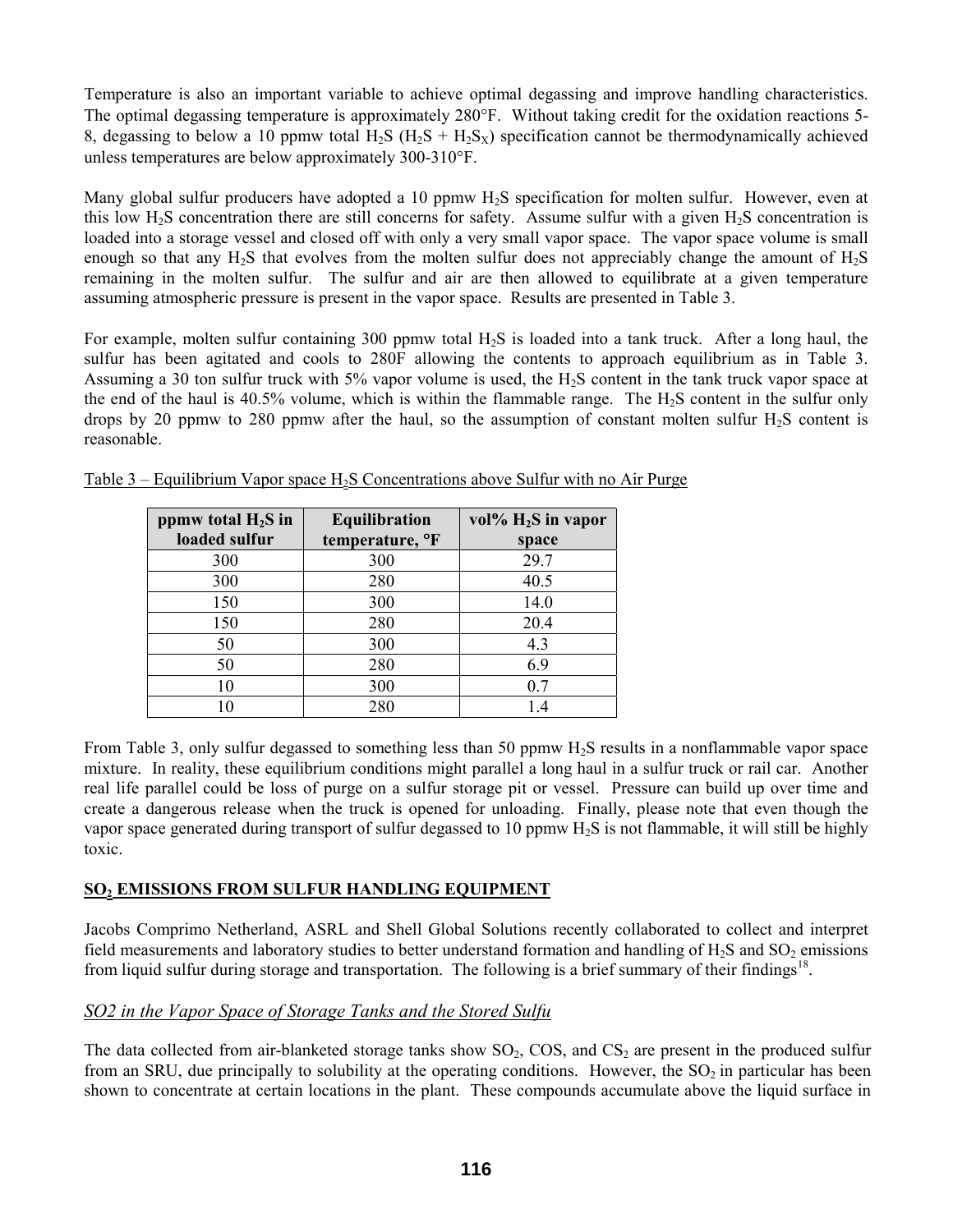rundown lines, storage tanks and in product transport vessels as a result of diffusion of these species from the liquid. The highest concentrations have been noted immediately above the liquid surface in the particular vessel or tank. Since  $SO_2$  is highly toxic and the predominant component of the three, it poses some risks to operating personnel if not recognized.

The primary mechanism for  $SO_2$  formation is through reaction with the air in the storage tank and shipping vessels. Both vapor phase and liquid phase reaction likely occur, but the liquid reaction is the dominant process. Therefore it is important to minimize the turbulence in storage and shipping vessels during either filling or removal of sulfur from the system.  $SO_2$  formation may be limited in a tank where there is no turbulence, hence mixing of air with the sulfur. In the absence of turbulence, most of the  $SO<sub>2</sub>$  will be concentrated in only the surface liquid layer.

#### *Degassing Does Not Solve the Problem*

Degasification of liquid sulfur prevents explosions and has contributed significantly to reducing malodorous emissions, especially around sulfur rundown pits. It has been proven that handling of degassed sulfur is much safer. However, it has been mistakenly assumed that all associated environmental problems were also solved. However, it is clear from the field and laboratory data collected for this study that  $SO_2$  emissions from tanked, highly H<sub>2</sub>S-degassed sulfur can be considerable. Several facilities operators in the industry, with both degassed and un-degassed sulfur, have complained about  $SO<sub>2</sub>$  emissions and visible plumes about storage and loading equipment. Measurements at one facility indicated that the maximum allowable concentration for  $SO_2$  of 5 ppmv was exceeded considerably.

#### *SO2 Solubility in Molten Sulfur*

The solubility of  $SO_2$  in liquid sulfur collected by Touro and Wiewiorowski showed that the solubility of  $SO_2$  in sulfur decreases with increasing temperature. This data showed that SO2 solubility in sulfur ranges from about 500 ppmw to 400 ppmw over a range of temperature from  $255^{\circ}$ F to  $270^{\circ}$ F in an SO<sub>2</sub> atmosphere of 1 bar absolute.

To corroborate this data, several measurements were made to determine the actual amount of  $SO<sub>2</sub>$  dissolved in liquid sulfur at various locations throughout a sulfur plant. The  $SO<sub>2</sub>$  concentrations, measured at various times, in the three run down pits varied from 13 - 18 ppmw. The  $SO<sub>2</sub>$  levels are similar (9 - 14 ppmw) as the liquid sulfur enters the air degassing unit, but are reduced considerably (3 - 7 ppmw) as the sulfur leaves the degassing unit. These results imply that  $SO_2$  is actually removed by the sparging action of the air degasser. The liquid  $SO_2$  levels increase, however, in the product shipping vessel (14 - 18 ppmw sulfur). This increase is likely due to formation of  $SO<sub>2</sub>$  from reaction of sulfur with air in the sulfur storage tank before it is loaded. Thus, again, it seems clear that degassed liquid sulfur reacts readily with  $O_2$  in air-blanketed tanks.

## *SO<sub>2</sub> in the Headspace of Tank Cars Transporting Molten Sulfur*

Data was also obtained for the  $SO<sub>2</sub>$  quantities found in tank cars transporting liquid sulfur. Two of the tankcars had considerable quantities of SO<sub>2</sub> before loading! Residual liquid sulfur (from a previous trip) likely reacted with air  $(O_2)$  on the return trip, forming  $SO_2$ . But according to the data, the amount of  $SO_2$  in the headspace actually drops during loading of fresh sulfur. This observation can be explained by  $SO_2$  re-dissolving in the liquid during the loading process. For this to occur, the liquid sulfur in the storage tank must be under-saturated with SO2. This is likely true since the loading pumps take suction from the bottom of the storage tank. The sulfur below the air-sulfur interface has limited opportunity to see and react with air unless the tank is circulated.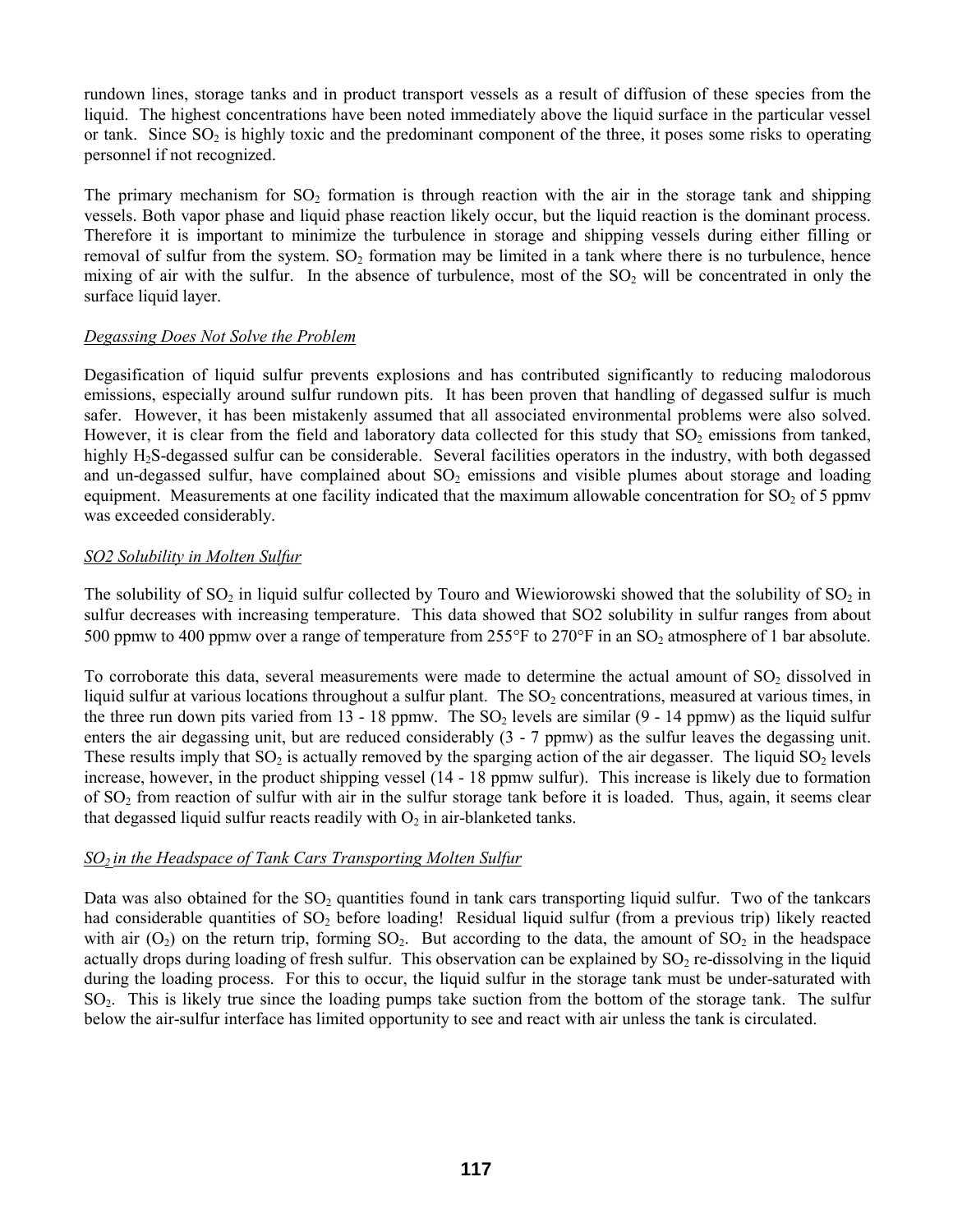## **OTHER SULFUR PLANT DESIGN CONSIDERATIONS**

## *Avoiding Static Discharge*

Free fall of sulfur entering storage vessels should be avoided<sup>5</sup>. Dip tubes should be provided to allow sulfur to enter below the lowest anticipated liquid level in the storage vessel or pit. Spray nozzles, sulfur loading arms, etc. should all be grounded. All instrumentation should be designed with explosion proof housings in accordance with the area electrical classification.

## *Sweep Air System Design Recommendations*

Industry practice for design of sweep air streams 6 and 14 is to introduce enough air to dilute any H<sub>2</sub>S evolved to below  $\frac{1}{4}$  of the lower explosive limit in air, which is 3.4% volume at 330°F<sup>1</sup>. This corresponds to 0.85% volume H2S. Commonly accepted design practice is to generally assume *all* H2S present in the initial rundown sulfur evolves at each point in the process. This may seem like double jeapardy, but there is no guarantee how well the sweep air is distributed throughout the large vapor spaces of storage pits and tanks. This volume of sweep air is also considered to provide a reasonable velocity to avoid dead space and pockets of high  $H_2S$  in the system.

H2S will continue to evolve even if the sulfur is degassed down to 10 ppmw total H2S. **Accumulation of H2S to toxic levels should be taken into consideration even if levels are well below the flammability limits.**

Design and operating conditions of enhanced sulfur recovery processes should also be accounted for. For example, subdewpoint processes produce sulfur in a cyclic manner. At periods during the cycle such as regeneration, more sulfur may be produced and with a higher  $H_2S/H_2S_X$  content than the cycle average.

Oxygen-enriched operation also introduces unusual conditions. During oxygen use, more sulfur will be produced. In addition, a larger percentage of sulfur will be produced near the front of the plant which operates at higher temperature and with a higher H<sub>2</sub>S partial pressure in the vapor. Both of these variables favor higher equilibrium dissolved  $H_2S/H_2S_X$ .

Recent data collected by Alberta Sulphur Research Ltd. from actual operating plants indicates that "actual" concentration of  $H_2S$  may be up to 100-200 ppmy higher than values calculated by the theoretical basis represented in the material balance<sup>11</sup>. Design of the sulfur handling system and sweep air requirements of the sulfur pit or storage vessel should be conservative to allow for this actual plant experience.

If the sulfur handling design is a revamp for an existing system, actual measurements should be taken for the  $H_2S_X/H_2S$  content of the rundown sulfur. Total  $H_2S$  in the rundown sulfur can be estimated with a Tutweiler laboratory analysis. Alberta Sulphur Research has developed an analyzer that provides more accurate, online  $H_2S/H_2S_X$  measurement. Brimstone Engineering and Enersul both offer commercialized versions of the analyzer.

The sulfur handling sweep air design needs to accommodate Claus system upsets. Poor operation of the Claus Reaction Furnace can result in the following hazards to the sulfur handling system.

• Higher  $H_2S:SO_2$  ratio operation favors higher equilibrium solubility of  $H_2S$  in molten sulfur, which increases sweep air requirements.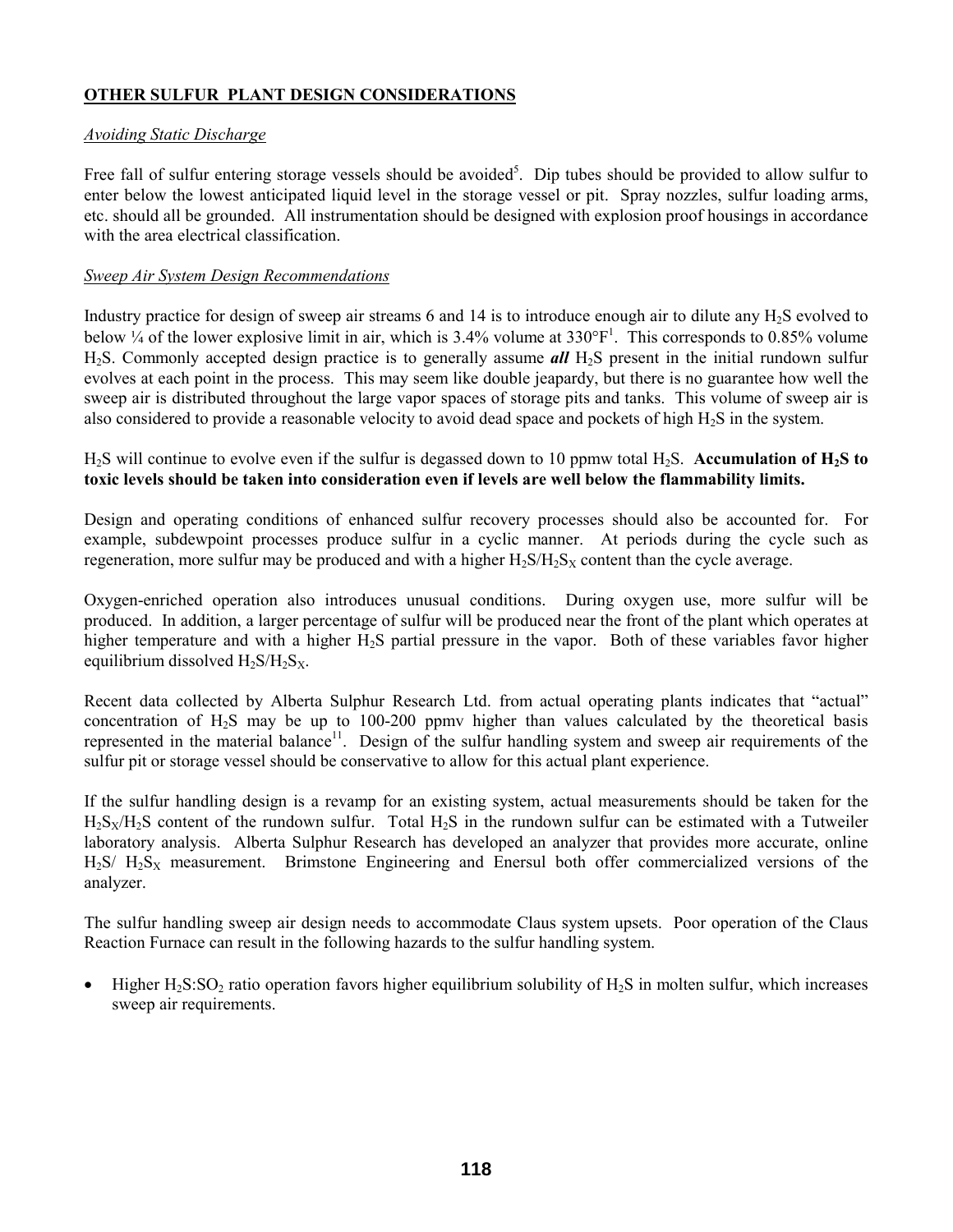Unburned heavy hydrocarbons, carsul, soot, and CS<sub>2</sub> formation exiting the Claus Reaction Furnace can allow a mechanism for  $CS_2$  to evolve from the rundown sulfur.  $CS_2$  is highly combustible<sup>12</sup> and can increase the mixture flammability range with H2S as shown in the bottom curve of Figure 2. This curve was estimated with the following relationship<sup>6</sup>:

$$
LFLmix = \frac{1}{\sum_{i=1}^{n} \frac{yi}{LFLi}}
$$
(9)

A refinery sulfur plant experienced an incident in a recent in-pit degassing system startup that was believed to be initiated by such a Claus system upset<sup>13, 14</sup>. A fire and subsequent pit deflagration caused damage to the sulfur pit and degassing system. Capability of the degassing system to be bypassed in the event of a Claus system upset is one of the major advantages offered by the external degassing systems. In addition, pit or tank vapor space H2S can be analyzed to confirm that adequate sweep air is being introduced online and provide indication of such upsets.

Finally, consideration should be given to maintaining sweep air flow at all times, even during periods when no molten sulfur production or transfer occurs. Eductor internals will wear over time. Several plants employ blowers to pull sweep air across the sulfur pit. Some have plugged or experienced mechanical failure over time due to accumulation of solid sulfur. Where feasible, redundancy should be provided in these services. Nearly all recent designs employ some sort of emergency natural draft vent to allow air purge on loss of the eductor(s) or blower(s).

#### *Sulfur Fires*

The design of the system should accommodate means to detect and deal with sulfur fires<sup>5</sup>. The temperature of the storage pit or vessel vapor vapor space can be a key indicator of a sulfur fire. Thermocouples immersed below the sulfur liquid level may not detect a fire burning at the surface. An  $SO_2$  analyzer provided in the pit vapor space can also provide indication of a sulfur fire, although this is a more expensive option. In the event of a fire, the design should allow for injection of adequate snuffing steam or inert gas to cool the fire and to prevent air inleakage to the storage pit or tank<sup>5</sup>. Pressurized sources of air should also be isolated or diverted from the storage pit, tank or degassing system in the event of a sulfur fire.

## *Temperature Monitoring and Control*

Degassed sulfur will become highly viscous and difficult to pump above  $315{\text -}320^{\circ}$ F. As the H<sub>2</sub>S is removed by degassing, viscosity will approach the viscosity of pure sulfur. Molten sulfur temperature should be monitored at key points in the process and maintained below the viscous transition and at the same time safely above the solidification temperature.

#### *Proper Steam Jacketing Pressure Level on Site-Specific Designs*

Proper attention should be given to the site-specific design of steam jacketing and tracing. A minimum 35-40 psig steam pressure is recommended to prevent sulfur solidification. On the other hand, utilizing steam which is too hot can lead to safety related concerns. Several incidents have been reported where high pressure steam was believed to have started a sulfur fire<sup>5</sup>. In addition, the sulfur may be heated to a viscous range with high steam jacketing pressure, which can lead to difficulty in flowing and pumping and result in poor degassing. No higher than 75 psig nominal saturated steam should be used for jacketing and tracing.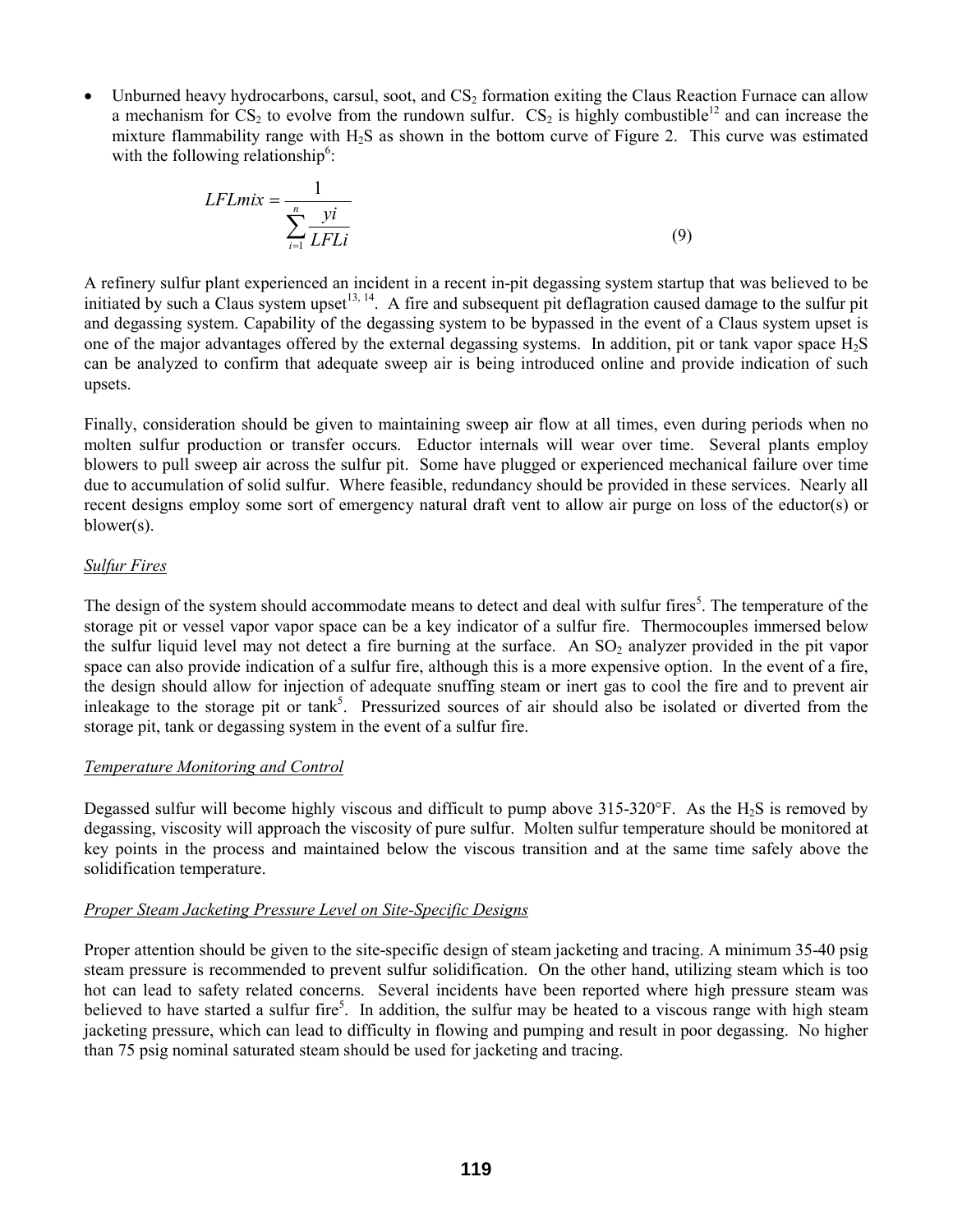Design consideration should also be given to the type of sulfur storage vessel and pumping configuration. A sulfur pit will lose much more heat than an insulated vessel. In addition, sulfur pumping energy efficiency should be accounted for to avoid high sulfur temperature. On one occasion following an initial SRU startup, sulfur coolers had to be installed to a sulfur storage system because of the following site-specific concerns:

- A large recycle sulfur flow was present from the degassing system.
- The climate was extremely hot.
- Heat loss was low from the insulated storage vessel used instead of a sulfur pit.
- The lowest pressure steam available in the plant was 75 psig.

On an oxygen-enriched SRU revamp design, boiler feed water jacketing was used on the sulfur rundown dip-legs to allow the sulfur to be cooled enough to pump.

## *Corrosion Mitigation*

Generally carbon steel metallurgy with a 1/8" corrosion allowance provides acceptable service in sulfur handling equipment. However, it is important to maintain the vapor space hot and dry and in an oxidizing atmosphere to prevent excessive corrosion and iron sulfide formation<sup>8</sup>. Adequate steam jacketing or tracing should be provided to avoid a wet environment. Where high velocities or potential of water vapor to condense exists, stainless steel, cladding or aluminizing have been used to provide extended life. A good alternative is to fabricate all possible splash zone and sulfur storage components of aluminum.

## *Sulfur Handling Piping and Instrumentation*

Table 4 provides a summary of typical recommendations for sulfur handling system piping and instrumentation. Designing for molten sulfur and sulfur vapor services requires special considerations.

| <b>Instrumentation</b> | Do's                                 | Don'ts                          |
|------------------------|--------------------------------------|---------------------------------|
| Flow                   | Liquid – Wedgemeters,                | Moving parts such as turbine    |
|                        | eccentric orifices, coriolis         | meters                          |
|                        | Vapor – Low $\Delta P$ vortex        |                                 |
|                        | shedding, venturis or thermal        |                                 |
|                        | massmeters                           |                                 |
| Level                  | <b>Bubblers and Radar</b>            | Displacer type                  |
| Pressure               | Diaphragm                            |                                 |
| All                    | Adequate tracing and or              |                                 |
|                        | purging                              |                                 |
| Piping                 | Do's                                 | Don'ts                          |
|                        |                                      |                                 |
| Valves                 | Jacketed full port plug and          | Reduced port, gate or globe     |
|                        | ball to allow rodout                 | valves                          |
| General                | Jacketed or traced<br>$\bullet$      | Pocketed, poorly traced or<br>٠ |
|                        | Crosses to allow rodout<br>$\bullet$ | jacketed lines                  |
|                        | in both directions                   |                                 |
|                        | Free draining<br>٠                   |                                 |
|                        | Avoid check valves and<br>$\bullet$  |                                 |
|                        | use seal loops where                 |                                 |

|  | Table 4 – Piping and Instrumentation Recommendations for Sulfur Liquid and Vapor Service |  |
|--|------------------------------------------------------------------------------------------|--|
|  |                                                                                          |  |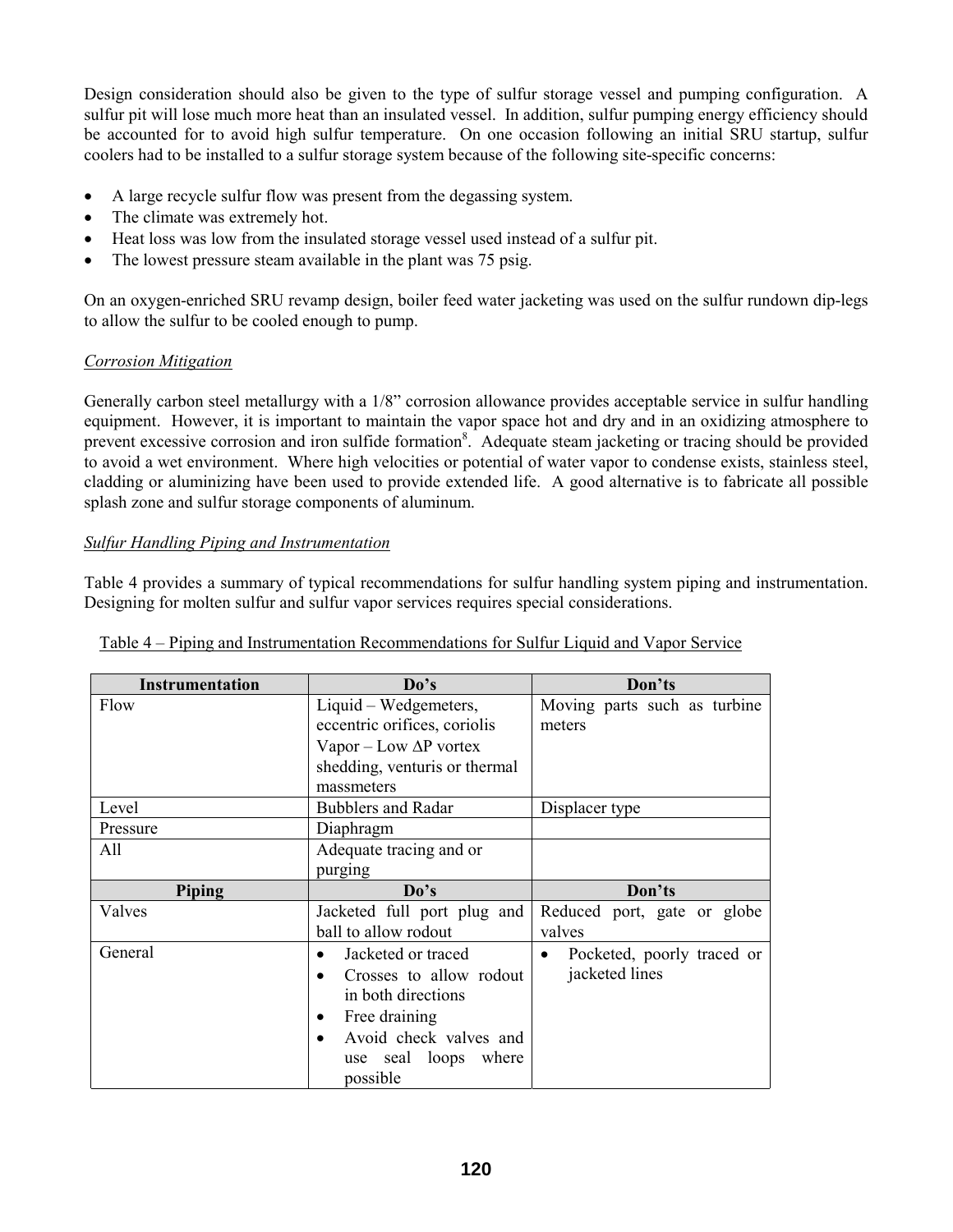## **DEGASSING SYSTEM STARTUP AND SHUTDOWN CONSIDERATIONS**

#### *Degassing Introduces Added Complexity and Its Own Safety Considerations.*

It was stated earlier that the principle of any air-sparged sulfur degasification process is to release the dissolved H<sub>2</sub>S in a "controlled" manner. One important consideration that is often overlooked is how the design will perform during startup and shutdown. As an example, degassing was being installed into a large, existing abovegrade sulfur storage tank with 10 days production capacity. The rate of degassing upon initial air sparger startup is much higher because of the high concentration of total  $H_2S$  in the mass of undegassed sulfur which can allow H2S levels to exceed the lower explosive limits. Operations personnel have observed Thermal Oxidizer stack SO<sub>2</sub> spikes from numerous degassing systems on startup, even for systems with much less residence time. This hazard exists in any air-sparged degassing process with a large mass of undegassed sulfur that is present on startup.

Data published by Alberta Sulphur Research Ltd. Has been used to develop a kinetic unsteady-state CSTR degassing model to better quantify this hazard<sup>10, 15</sup>. The assumptions in the model are that perfect mixing takes place, and that the rate-limiting step is  $H_2S_X$  decomposition.  $H_2S$  evolved into the gas phase is assumed to be at equilibrium based on Henry's law. While perfect mixing is never achieved and for most cases significant degassing will occur prior to entering the degassing system, the results of the model provided us with conservative results to allow safeguards to be evaluated.

Figure 4 contains the results of the model, which predict that a hazard exists when the air is turned on. The initial vapor space concentration in the tank is well above the lower explosive limit of 3.4% volume for a significant amount of time. The model predicts that the time spent in the flammable range is directly proportional to the amount of undegassed sulfur initially present. In reality, degassing prior to air sparger startup will improve as the sulfur spends more residence time in the tank. Based on these results, design improvements and operating procedures in Table 5 were developed to safeguard the system:

| Option                                                                                                                                                                                                                                     | Advantages                     | <b>Disadvantages</b>                                                                                                                                                         |
|--------------------------------------------------------------------------------------------------------------------------------------------------------------------------------------------------------------------------------------------|--------------------------------|------------------------------------------------------------------------------------------------------------------------------------------------------------------------------|
| Have air flowing through the<br>sparger when undegassed sulfur<br>first enters the tank.                                                                                                                                                   | Simple and no additional cost  | Never assured that this will be<br>possible 100% of the time                                                                                                                 |
| Pump out tank sulfur inventory<br>prior to initial air sparger<br>startup or following extended<br>shutdowns when undegassed<br>sulfur accumulates.                                                                                        | Simple and no additional cost  | • An operating procedure is<br>never fail-safe<br>• Additional sulfur rail cars must<br>be available during these<br>periods                                                 |
| • Turn on sparging air slowly<br>initially<br>$\bullet$ H <sub>2</sub> S release is controlled by<br>the amount that can be held at<br>equilibrium by the sparging<br>air<br>• External sweep air dilutes the<br>vapor space below the LEL | Simple and no additional cost  | • Still possible that operating<br>above the LEL below the<br>sulfur liquid level<br>• Cannot guarantee that the<br>sparging air can or will be<br>started up slowly enough. |
| Redesign the tank for more<br>sweep air on startup (e.g.<br>operate an installed spare<br>blower or eductor)                                                                                                                               | More failsafe than a procedure | • Eductors had already been<br>purchased and construction<br>was underway<br>• Highest cost and time would<br>be lost in a redesign effort                                   |

Table 5 – Design and Operating Procedure Safeguards for Degassing System Startup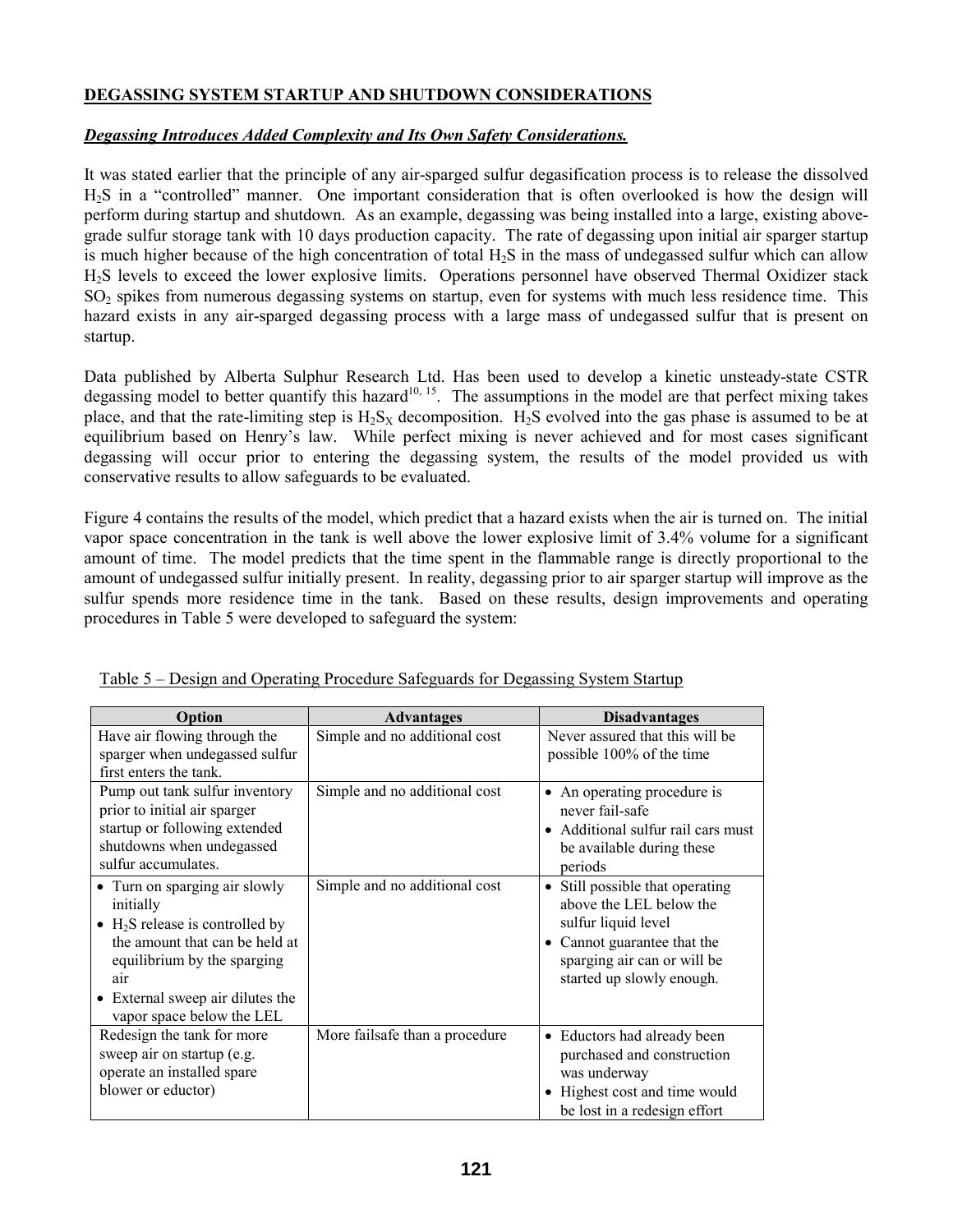| Table 5 – Design and Operating Procedure Safeguards for Degassing System Startup |  |  |
|----------------------------------------------------------------------------------|--|--|
|                                                                                  |  |  |

| Option                                                        | <b>Advantages</b>                                                                                                                                                                                       | <b>Disadvantages</b>                                                                   |
|---------------------------------------------------------------|---------------------------------------------------------------------------------------------------------------------------------------------------------------------------------------------------------|----------------------------------------------------------------------------------------|
|                                                               |                                                                                                                                                                                                         | $\bullet$ 10 times the design sweep air<br>would have been required for a<br>full tank |
| Initiate pre-startup $N_2$ sparging<br>in place of air sparge | • Oxygen content can be brought<br>down to below the MOC for<br>$H2S$ combustion<br>• Most of the $H_2S$ can be<br>removed in a more controlled<br>manner as N2 is a less efficient<br>degassing medium | Additional operating cost of<br>nitrogen usage and capital for<br>nitrogen line        |

The pre-startup nitrogen sparge option was the best fit for the example system. A pre-startup nitrogen sparge is initiated prior to admitting air through the sparger on initial startup and following extended shutdowns. The nitrogen sparge duration was derived with the referenced model as a function of the level of undegassed sulfur that had accumulated.

## Planned Shutdown

Most of the recommendations provided below are not new to the industry. However, the consequences of poor procedures are high enough that they are worth mentioning.

Following any planned shutdown, steam should be maintained to all jacketing & tracing to prevent sulfur solidification and water condensation, which can lead to excess corrosion. A routine inspection of steam traps should be continued in these critical services. If vessel entry or inspection is necessary, special precautions should be taken. Following drainage, system piping and equipment should be purged with hot inert gas to remove as much residual sulfur as possible. Air should not be readmitted until the plant has had time to cool down and should then be introduced slowly in case iron sulfides have had time to form<sup>7</sup>. Oxygen levels and  $H_2S$ levels should be verified as safe. Upon entry, respirators should still be used whenever full ventilation is not provided because isolated pockets of toxic gas may still be present.

On planned shutdowns, it is advisable to physically monitor the corrosion in the plant. Areas where internal steam lines can leak should be especially watched as the presence of liquid water can increase corrosion by orders of magnitude. The importance of maintaining instruments cannot be overstressed as the safety of the plant may be put into jeapardy. All steam traps, jacketing and tracing should be monitored regularly for proper function, particularly during shutdown periods.

## Emergency Shutdown

The primary emergency shutdown concerns for a sulfur handling system are loss of containment, sulfur fires, explosions and toxic gas release. The following emergency shutdown table is based on results of recent HAZOPS, safety reviews and site visits. It is important to note that many of the items are somewhat client and site-specific so this list should not be taken as all encompassing nor as directly applicable to all situations.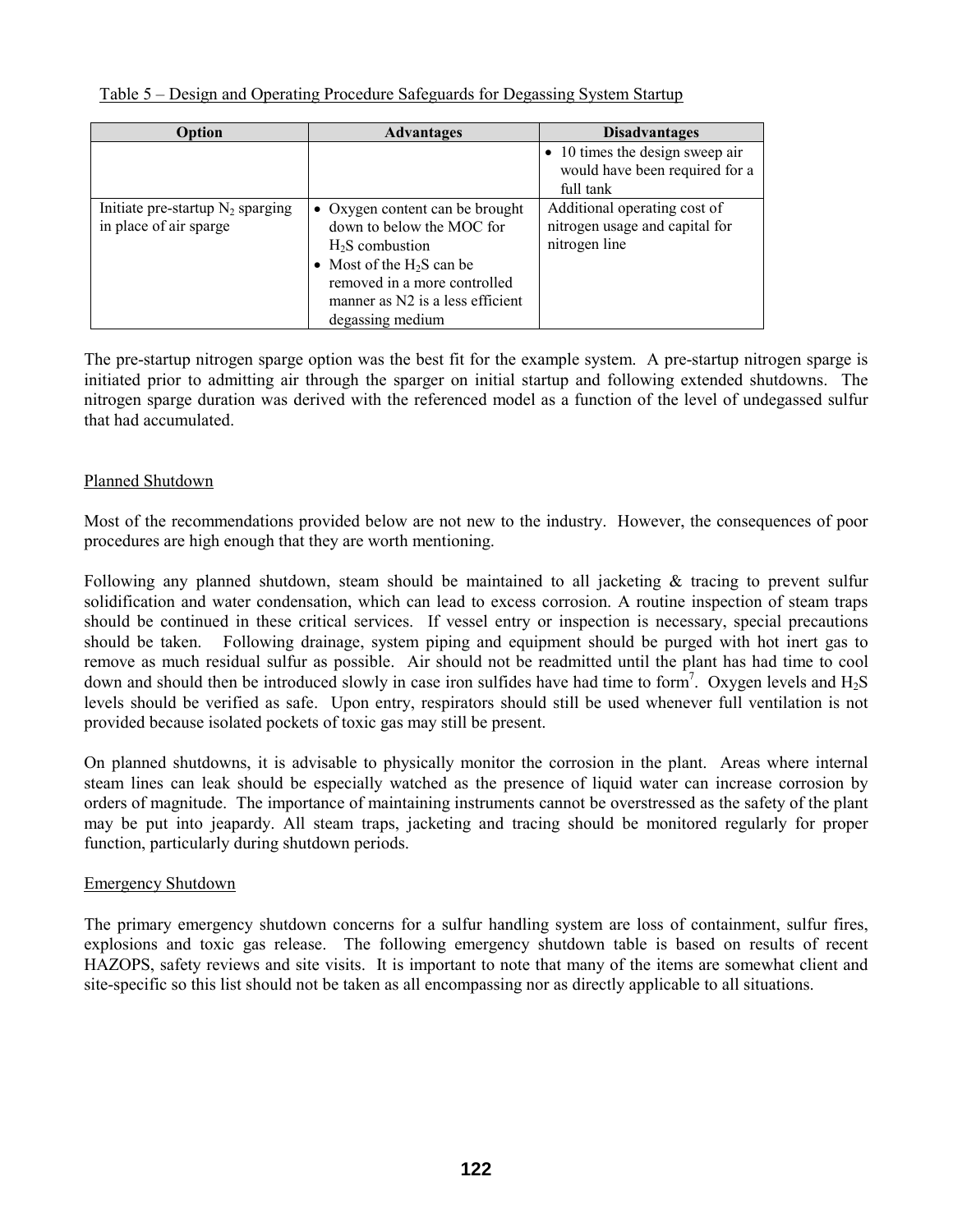| <b>Initiator</b>                                                                                            | <b>Possible</b><br><b>Hazard</b>                                                                                                                     | <b>Responses</b>                                                                                                                                                                                                                                                                                        | <b>Additional Operator Action</b><br>Required                                                                                                                                                                                                     |
|-------------------------------------------------------------------------------------------------------------|------------------------------------------------------------------------------------------------------------------------------------------------------|---------------------------------------------------------------------------------------------------------------------------------------------------------------------------------------------------------------------------------------------------------------------------------------------------------|---------------------------------------------------------------------------------------------------------------------------------------------------------------------------------------------------------------------------------------------------|
| Low-low<br>sweep air<br>flow<br>Low-low<br>sulfur level<br>Low sulfur<br>temperature<br>High-High<br>Sulfur | • Backflow<br>through<br>sweep air<br>inlet<br>• Flammable<br>$H_2S$ mixture<br>Damage to<br>sulfur pumps<br>Sulfur<br>solidification<br>Sulfur fire | • Start spare eductor or blower<br>• Isolate eductor from Thermal<br>Oxidizer<br>• Open emergency draft stack<br>• Isolate degassing air if in-pit<br>degassing is present<br>Stop sulfur transfer or degassing<br>pumps<br>Alarm only<br>• Stop degassing feed pumps<br>• Isolate sweep air eductor or | • Verify eductor/blower<br>mechanical integrity<br>• Check for pit steam coil<br>rupture<br>Check level control valve if<br>applicable<br>Check steam tracing $&$ jackets<br>Open snuffing steam or inert gas<br>to air free and cool the system. |
| temperature<br>High-High<br>vapor space<br>temperature                                                      | Sulfur fire                                                                                                                                          | blower<br>• Isolate degassing air<br>• Stop degassing feed pumps<br>• Isolate sweep air eductor or<br>blower<br>• Isolate degassing air                                                                                                                                                                 | Open snuffing steam or inert gas<br>to air free and cool the system                                                                                                                                                                               |
| Thermal<br>Oxidizer<br>S/D                                                                                  | $\bullet$ H <sub>2</sub> S out<br>stack<br>• Operator<br>exposure on<br>restartup                                                                    | • Stop degassing feed pumps<br>• Isolate sweep air eductor or<br>blower<br>• Open sweep air emergency vent<br>• Isolate degassing air                                                                                                                                                                   | Restart Thermal Oxidizer before<br>attempting to restart sweep air<br>eductor/blower or degassing                                                                                                                                                 |
| High-high<br>sulfur flow<br>to external<br>degassing                                                        | $\bullet$ Poor<br>degassing<br>• Flammable<br>$H2S$ mixture                                                                                          | • Stop degassing feed pumps<br>• Isolate degassing air<br>• Initiate $N_2$ purge to degassing                                                                                                                                                                                                           | Check flow control valve, meter,<br>etc. for proper operation                                                                                                                                                                                     |
| High-High<br>level in<br>Sulfur truck<br>or above-<br>grade<br>storage                                      | $\bullet$ Loss of<br>containment<br>• Personnel<br>exposure                                                                                          | • Isolate sulfur source<br>• Open to alternative storage or<br>emergency blocking (if<br>available)                                                                                                                                                                                                     | • Check high level trip for<br>proper operation<br>• If no other route for sulfur is<br>possible, shutdown the SRU<br>until loadout becomes possible                                                                                              |

Table 6 – Common Sulfur Handling Emergency Shutdowns

#### **CONCLUSIONS**

The hazards associated with molten sulfur storage and handling systems were reviewed. Results of recent HAZOPS and operating experiences have been shared to emphasize that new hazards will continue to arise as technologies advance. In addition, changes to existing designs, facilities and operaing conditions and methods require careful analyses.

It is important to determine accurate  $H_2S/H_2S_X$  content of the rundown sulfur and make conservative assumptions for sweep air design to stay out of flammability range and prevent toxic gas exposure. The sweep air venting system needs to accommodate all anticipated operating scenarios including startup and shutdown and upstream Claus unit upsets.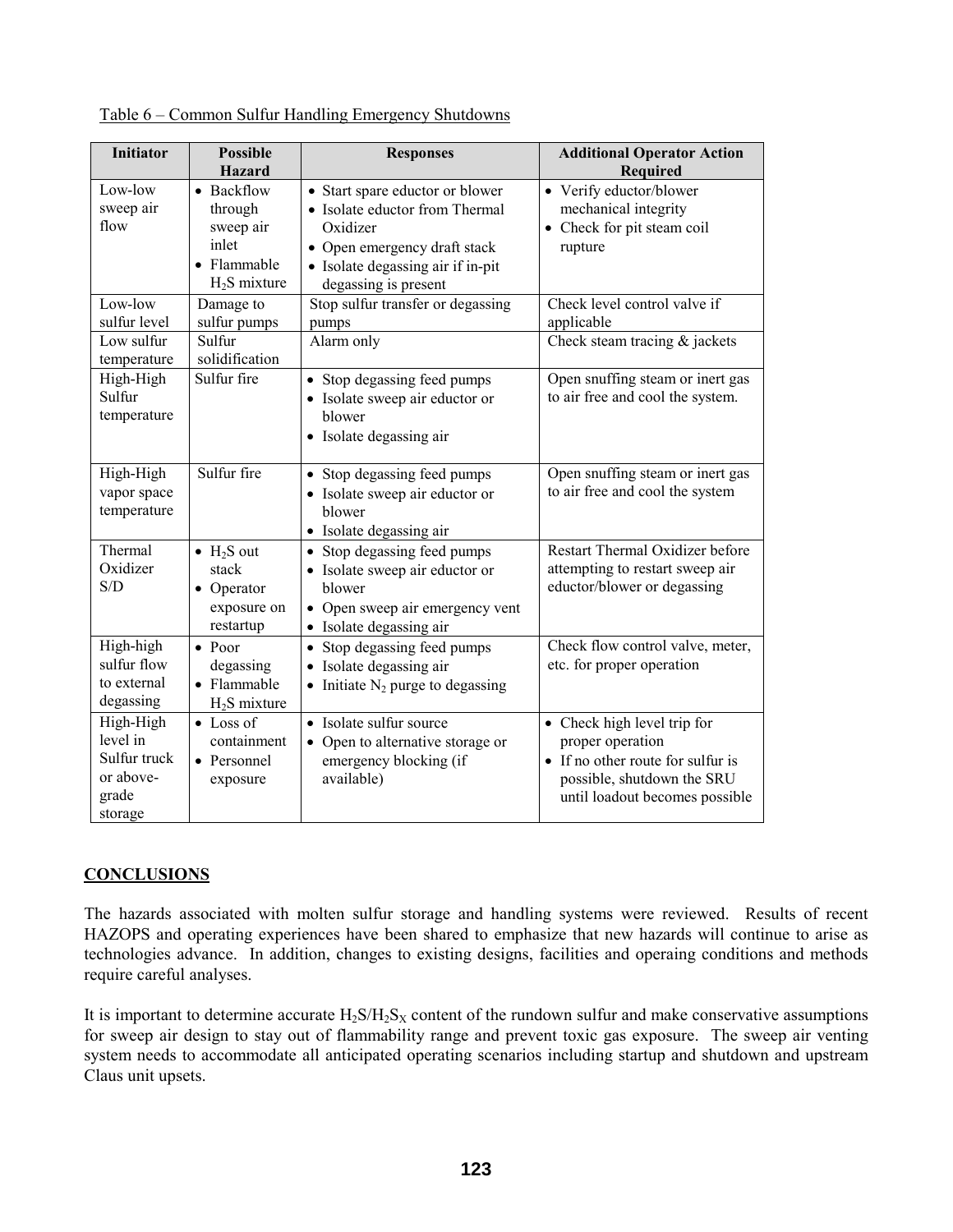Many recent innovations or extensions to the basic Claus system technology such as oxygen enrichment, sulfur degassing, and tail gas cleanup have changed the operating conditions and procedures for molten sulfur collection, storage and handling characteristics. We have presented this paper with hope that the industry as a whole will continue to give the safety of molten sulfur storage and handling systems a thorough review.

#### **Nomenclature**

- LFL  $-$  Lower flammability limit, %volume
- $UFL Upper flammability limit, %volume$
- $T Temperature in °C$
- $\Delta H_c$  Heat of Combustion, kcal/gmol
- $yi$  mole fraction of component i on a combustible basis
- n number of combustible species

Subscripts

mix - mixture

## **Acknowledgements**

The authors would like to thank Alberta Sulphur Research Ltd. for all of the valuable input they have provided. We would also greatly appreciate hearing the experiences of others to improve the safety of our industry as a whole.

## **References**

- 1. J.N. Iyengar, J.E. Johnson, M.V. O'Neill, "Sulfur Emissions Identification and Handling for Today's SRU/TGU Facilities", Presented at 74<sup>th</sup> Annual GPA Convention, San Antonio Texas, March 13-15, 1995.
- 2. <sup>"</sup>Degassing Liquid Sulfur", J.B. Hyne and B. Wassink, ASRL Quarterly Bulletin Vol XXVII, No. 4, January-March 1991, pp. 14-42.
- 3. <sup>7</sup>The health Effects of Exposure to Sulphur<sup>3</sup>, Report to Alberta Occupational Health & Safety, G.W. Gibbs, March 1992.
- 4. Freeport Sulphur Handbook, Freeport Sulphur Company, New York, 1959.
- 5. J.R. Donovan, "Safe handling of molten sulfur", Chemical Engineering Progress, Vol. 58, No. 1, January, 1962.
- 6. Chemical Process Safety: Fundamentals with Applications, D.A. Crowl & J.F. Louvar, pp. 163-167, 1990.
- 7. *iDeactivation of Pyrophoric Iron Sulfides*, R. Walker, A.D. Steele, D. Morgan, Ind. Eng. Chem. Research, 1997, 36, pp. 3662-3667.
- 8. <sup>**iTanker and Gondola Hauling of Liquid and Solid Sulfur: Understanding and Managing the Corrosion**</sup> Challengesî, J.B. Hyne and N.I. Dowling, ASRL Quarterly Bulletin Vol. XXXI, No. 4, Jan-March 1995, pp 24-32.
- 9. **Exercise** Study of the Current Degassing Technologies<sup>"</sup>, Black & Veatch Pritchard, Inc., Presented at the 1996 Brimstone Sulphur Recovery Symposium, Vail, Colorado.
- 10. *iInvestigations into the Chemical Mechanisms of Liquid Sulfur Degassing and their Relevance to* Industrial Degassing Systems", P.D. Clark, K.L. Lesage, T. McDonald, A.K. Neufeld, ASRL Quarterly Bulletin Vol XXXI, No. 1, April-June 1994, pp. 23-64.
- 11.  $H_2S$  Solubility in Liquid Sulfur as a Function of Temperature and H<sub>2</sub>S Gas Phase Partial Pressure", P.D. Clark, K.L. Lesage, E. Fitzpatrick and P.M. Davis, ASRL Quarterly Bulletin Vol XXXIV, No. 1, October-December 1997, pp. 19.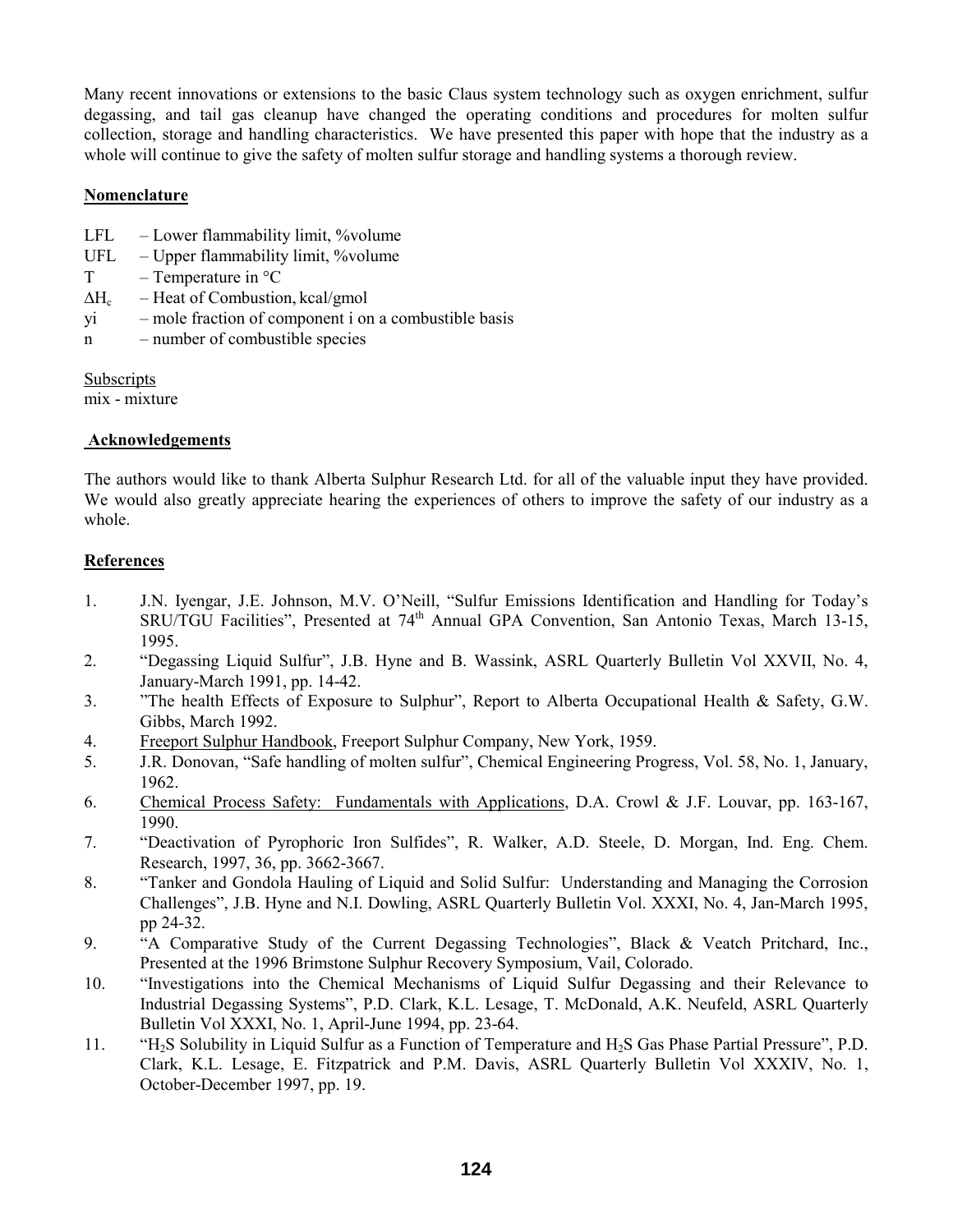- 12. "Gas Explosion Hazards Associated with the Bulk Storage of Molten Sulfur", A.L. Ferno, G.H. Martindill, M.G. Zabetakis, Report of Investigations 6185, U.S. Dept. of the Interior, Bureau of Mines, 1963.
- 13. Alberta Sulphur Research Ltd., Private communications to BVPI (March, 1997, April 1998).
- 14. Black & Veatch Pritchard, Inc., Internal communications.
- 15. "Studies on the Release of H<sub>2</sub>S from Liquid Sulfur", P.D. Clark, T.L. McDonald and K.L. Lesage, 1992 GRI Liquid Redox Sulfur Recovery Conference, Austin, Texas, October 4-6, 1992.
- 16. U.S. Patent No. 5632967.
- 17. **ideology** "Hazards of Molten Sulfur Storage & Handling", N.A. Hatcher, J.E Beffa, J.E. Johnson, 1999 Laurance Reid Gas Conditioning Conference, February 21-24, 1999, Norman, Oklahoma.
- 18. "Understanding the Formation of and Handling of  $H_2S$  and  $SO_2$  Emissions From Liquid Sulphur During Storage and Transportation", J.A. Lagas, P.D. Clark, E. Fitzpatrick, and M.L.J.A. Wetzels, W.S. Kijlstra, Stork Engineers and Constructors Sulphur Seminar, Amsterdam, The Netherlands, Nov 7-10, 1999.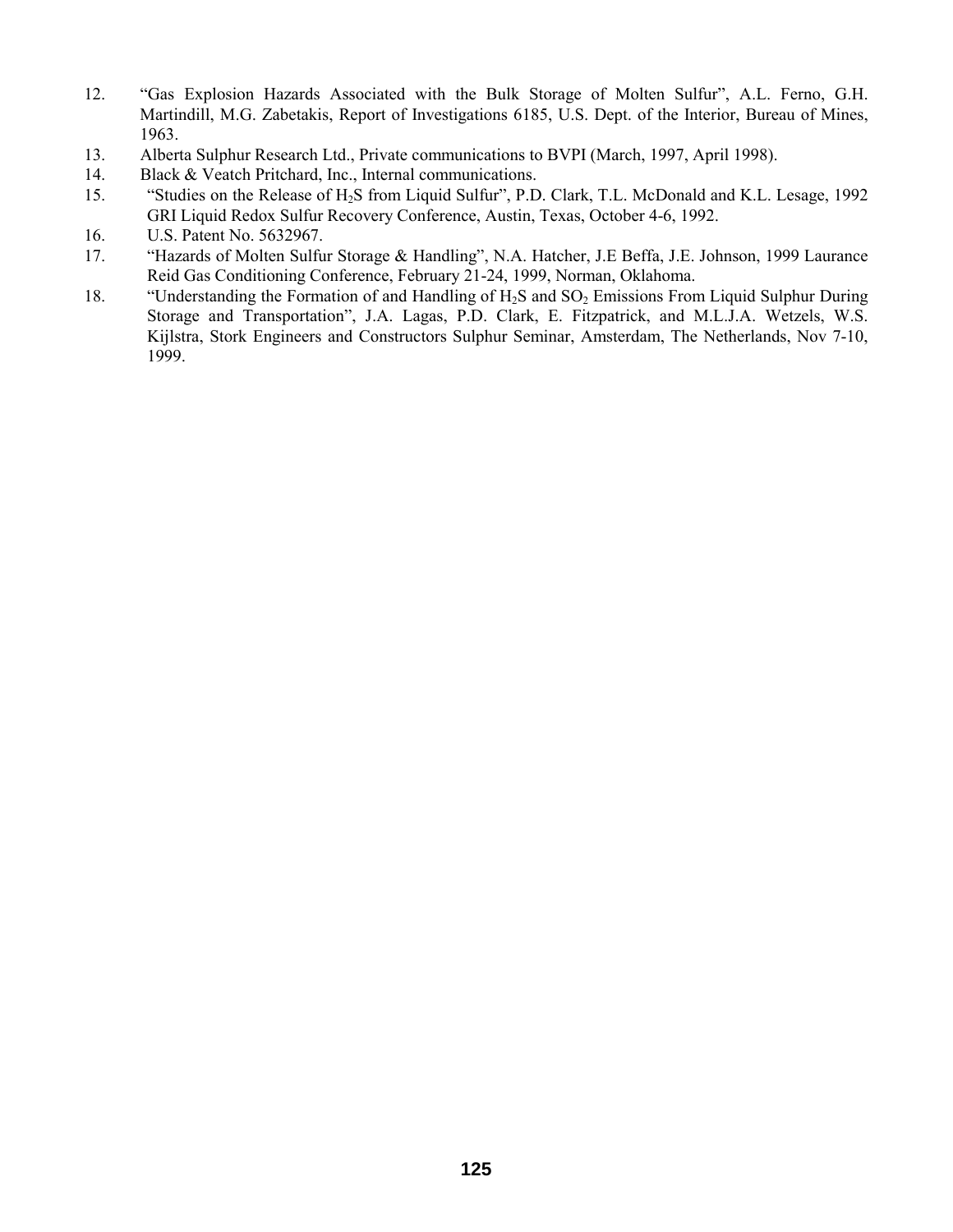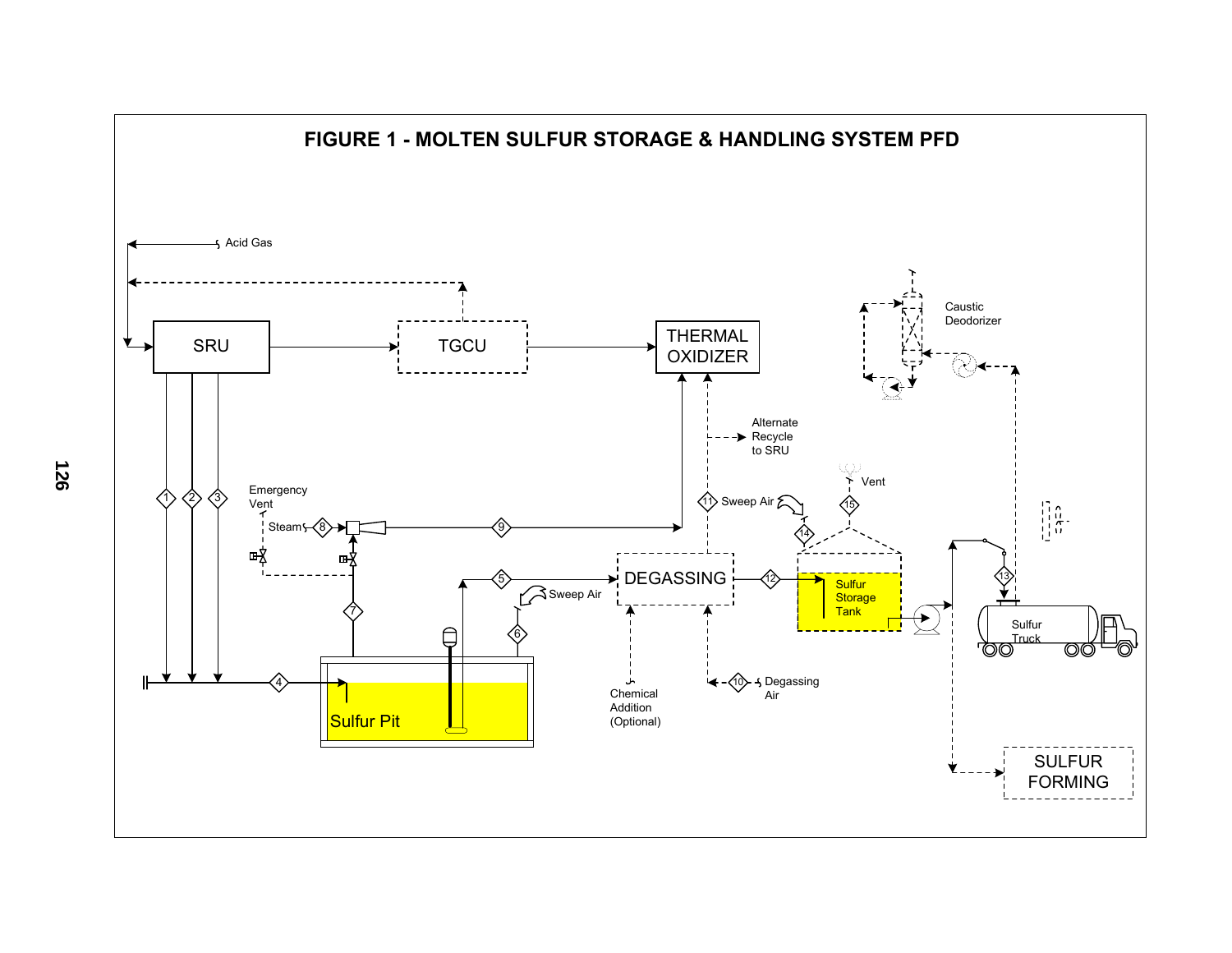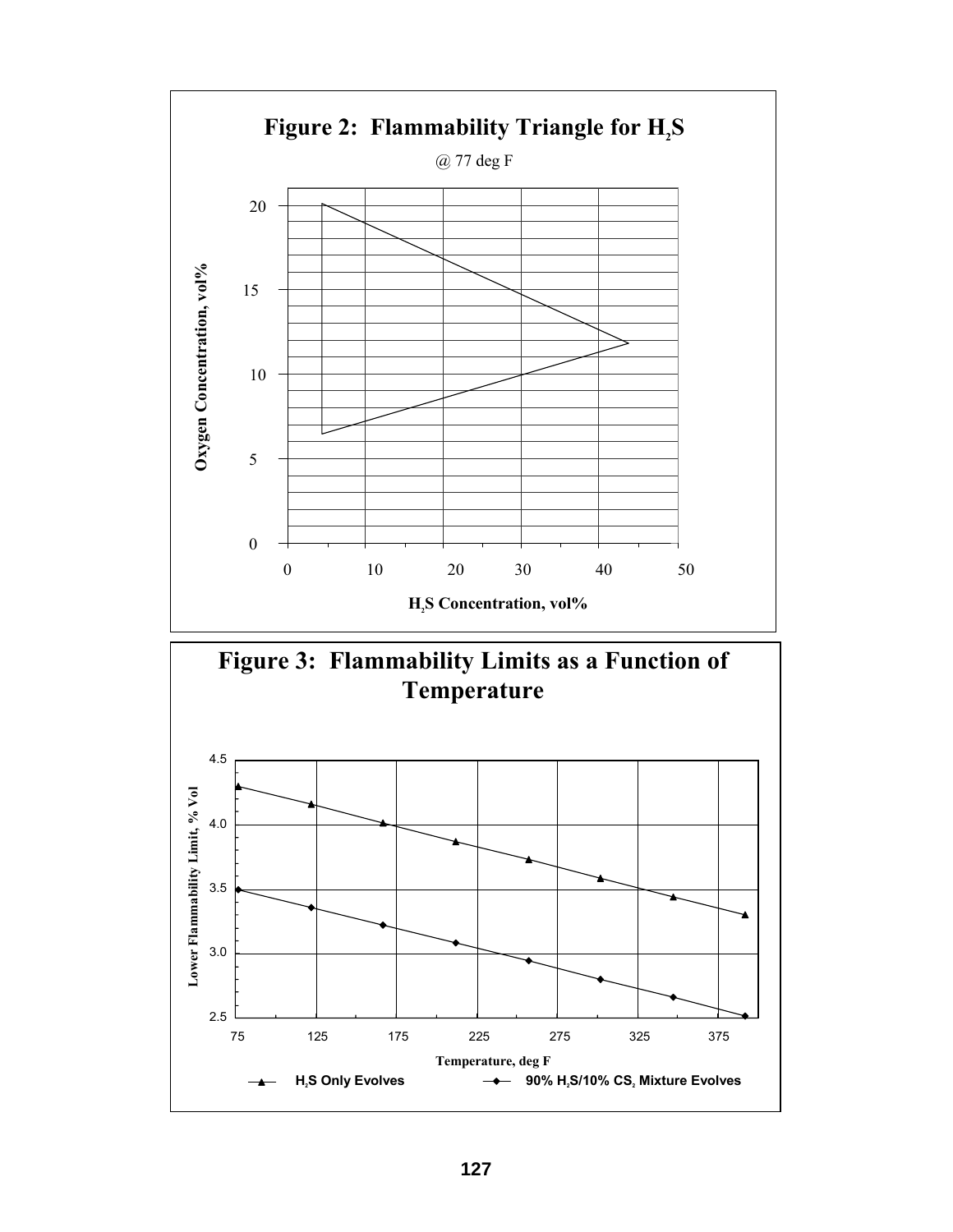



## **Assumptions:**

- 1. 300 ppmw total H2S present in sulfur prior to startup (180 ppmw H2Sx & 120 ppmw H2S).
- 2. Perfect mixing is achieved.
- 3. Air is initiated suddenly at design rate.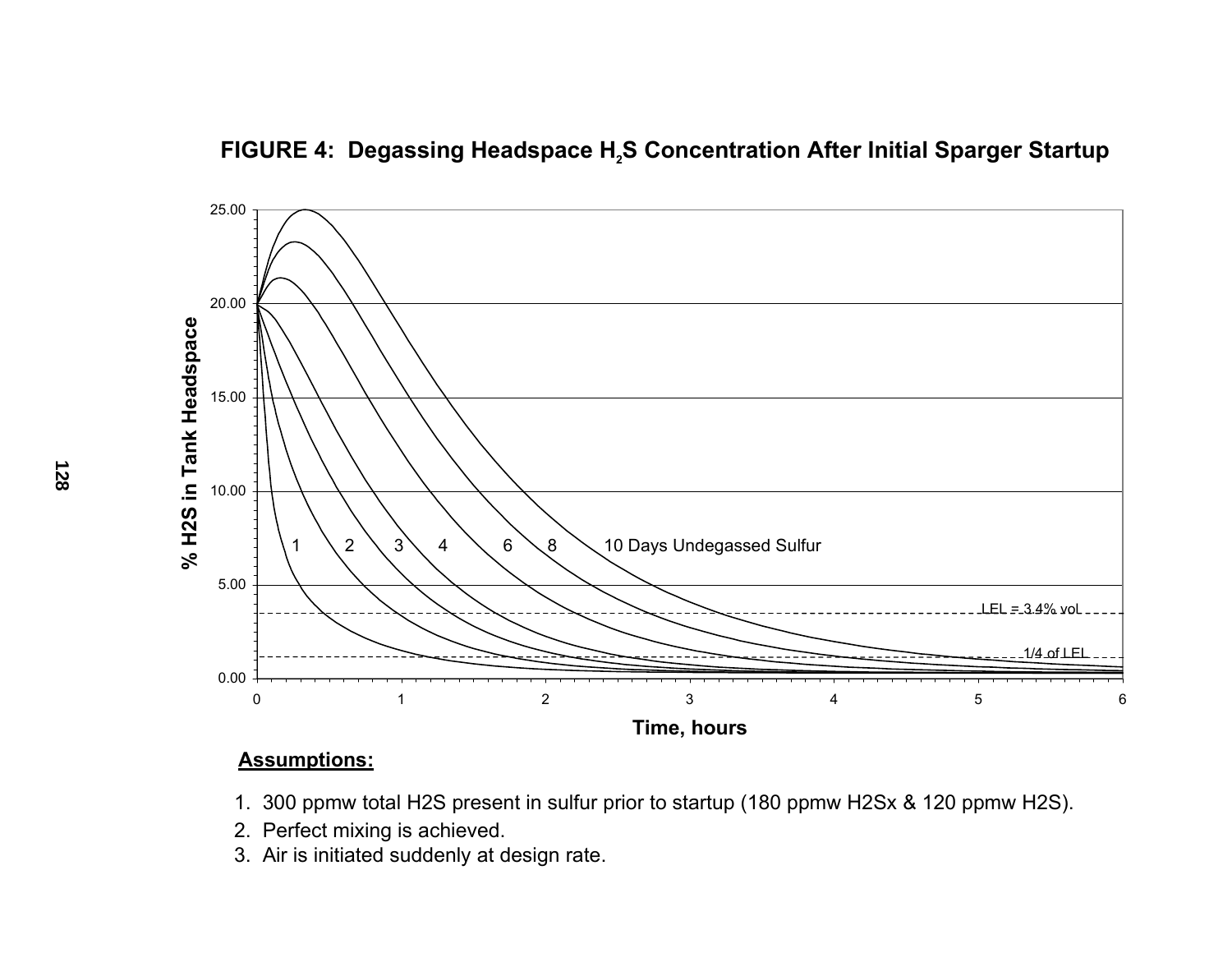## SULFUR HANDLING MASS BALANCE - Case 1: No Degassing

FLOWS IN LBS/HR

|               | <b>STREAM NUMBER</b>      |        | $\overline{2}$   | 3                | $\overline{4}$ | 5      | 6        | $\mathcal{I}$ | 8              |
|---------------|---------------------------|--------|------------------|------------------|----------------|--------|----------|---------------|----------------|
| <b>VAPOR</b>  | <b>WATER</b>              |        |                  |                  |                |        | 7.2      | 7.2           | 117.4          |
|               | <b>OXYGEN</b>             |        |                  |                  |                |        | 52.7     | 52.7          | $0.0\,$        |
|               | <b>NITROGEN</b>           |        |                  |                  |                |        | 173.5    | 173.5         | $0.0\,$        |
|               | H2S (NOTE 1)              |        |                  |                  |                |        | $\Omega$ | 4291          | $\overline{0}$ |
|               | <b>SULFUR VAPOR, S1</b>   |        |                  |                  |                |        | 0.0      | 0.3           | $0.0\,$        |
|               | <b>TOTAL</b>              |        |                  |                  |                |        | 233.4    | 234.7         | 117.4          |
| <b>LIQUID</b> | SULFUR, S1 (NOTE 2)       | 5732.6 | 2693.5           | 904.0            | 9330.6         | 9330.3 |          |               |                |
|               | H2S (NOTES 1,3)           | 422    | 171              | 6                | 276            | 150    |          |               |                |
|               | <b>TOTAL</b>              | 5735.0 | 2694.0           | 904.0            | 9333.0         | 9331.7 |          |               |                |
|               |                           |        |                  |                  |                |        |          |               |                |
|               | <b>STREAM NUMBER</b>      | 9      | 10               | 11               | 12             | 13     | 14       | 15            |                |
| <b>VAPOR</b>  | <b>WATER</b>              | 124.5  | $0.0\,$          | 0.0              |                |        | 7.2      | 7.2           |                |
|               | <b>OXYGEN</b>             | 52.7   | $0.0\,$          | 0.0              |                |        | 52.7     | 52.7          |                |
|               | <b>NITROGEN</b>           | 173.5  | $0.0\,$          | 0.0              |                |        | 173.5    | 173.5         |                |
|               | H <sub>2</sub> S (NOTE 1) | 2860   | $\boldsymbol{0}$ | $\boldsymbol{0}$ |                |        | $\theta$ | 1996          |                |

SULFUR VAPOR,S1 0.3 0.0 0.0 0.0 0.1  $\text{TOTAL}$   $\qquad \qquad \qquad | \qquad 352.1 \qquad \qquad 0.0 \qquad \qquad 0.0 \qquad \qquad | \qquad \qquad 233.4 \qquad \qquad 234.0$ 

234.0

9330.8

Notes

1. H2S in PPMW

2. Sulfur liquid exists as S6 and S8 but is shown as equivalent S1 for simplicity.

LIQUID SULFUR, S1 (NOTE 2) 9330.3 9329.8

 $H2S (NOTES 1,3)$  150 100 TOTAL 9331.7 9330.8

3. H2S flow represents total dissolved H2S + H2Sx.